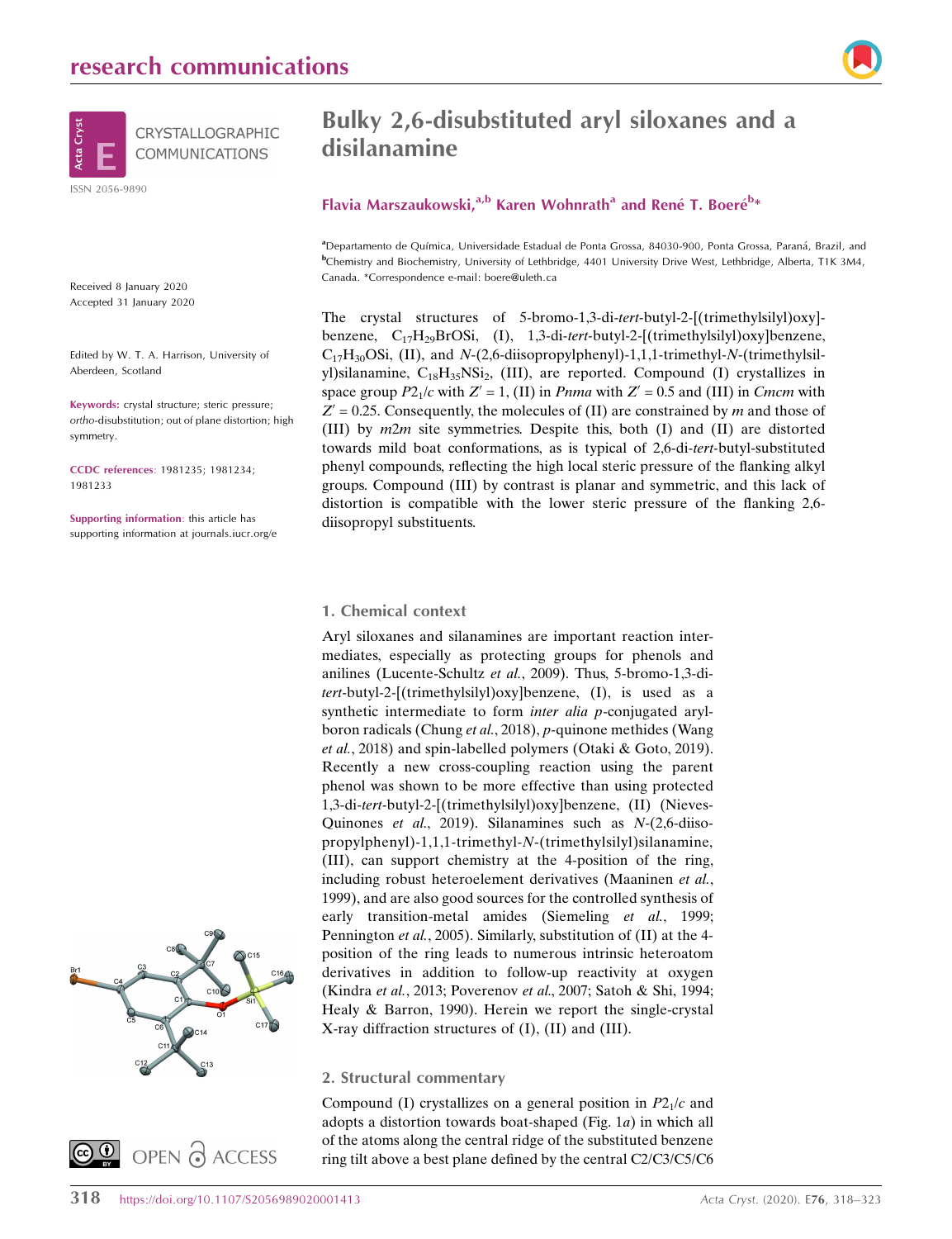ring carbon atoms, whilst the 'Bu groups tilt below. Interestingly, (II) crystallizes with a similar degree of distortion towards a boat conformation (Fig.  $1b$ ): deviations from the central planes in (I) and (II) are 1.401 (6) and 1.446 (5)  $\AA$  for Si1, 0.226 (4) and 0.227 (3) Å for O1, 0.111 (3) and 0.107 (2) Å for C1, 0.039 (3) and 0.040 (3)  $\AA$  for C4 and an average of  $-0.117$  (4) and  $-0.112$  (2) Å for the two 'Bu central carbon atoms; note, however, that (II) has bilateral symmetry from the occupation of Wyckoff site 4c in Pnma with Si1, O1, C1, C4 and C15 on the mirror. The Si1—O1 bond lengths in (I) and (II) are closely comparable at 1.6617 (15) and 1.6655 (12)  $\AA$ , respectively, as are the  $C1 - O1$  lengths at 1.379 (2) and 1.3821 (19)  $\AA$ . Noticeably, all these dimensions are long, corresponding to the upper quartiles of the compiled values  $(1.652$  and  $1.373$  Å, respectively; Lide, 2004) for all organic  $Si-O$  bond lengths. In both molecules, the Me<sub>3</sub>SiO groups are strongly tilted out of the molecular planes and the  $C1 - O1 -$ Si1 angles are similar but not identical at 139.75 (13) and 137.9 (1) $^{\circ}$ . Consideration of space-filling representations strongly suggest that these angles allow the best fitting of the bulky Me<sub>3</sub>Si groups between flanking 'Bu groups, with very specific orientations of the H atoms on all the components.

In contrast to the two siloxanes, the silanamine (III) is rigorously planar with the  $N(SiMe<sub>3</sub>)<sub>2</sub>$  moiety strictly orthogonal to the aryl ring (Fig. 1c) as required by  $m2m$  symmetry at Wyckoff site 4c in space group Cmcm. Consideration of a space-filling model also confirms the tight fit of the two  $Me<sub>3</sub>Si$ groups between the flanking isopropyl moieties, and the constraints on orientations of the Me groups of all the substituents are also considerable, inducing a constrained internal orientation in (III). The N1—Si1 bond lengths are 1.7529 (13)  $\dot{A}$ , approaching the upper quartile of the compiled standard values of 1.755 Å for all aromatic  $N-Si$  bond lengths (Lide, 2004). The C1-N1-Si1 angles are 116.92  $(7)^\circ$ , considerably smaller than the  $C-O-Si$  angles in (I) and (II), consistent with trigonal substitution at N1.



The close interlocking of the methyl group atoms belonging to the 'Bu/<sup>i</sup>Pr and Me<sub>3</sub>Si substituents in all three molecules is very evident in Fig. 1.

#### 3. Supramolecular features

Compound (I) is gently packed (Fig. 2) in its extended structure with few contacts shorter than  $\Sigma r_{\text{vdW}}$ . By contrast, (II) forms stacks along the *a*-axis direction (Fig. 3) with some contacts from SiMe<sub>3</sub> H atoms to aromatic rings at 2.80  $\AA$ , within  $(\Sigma r_{vdW} - 0.1 \text{ Å})$ , indicative of weak dispersion interactions; this is consistent with the high crystallinity encountered when (II) is a synthetic by-product. The structure of (III) has very high symmetry as a consequence of space group



Figure 1

Displacement ellipsoids plot of the molecular structures of  $(a)$  (I) at the 50% probability level; (b) (II), also at the 50% probability level, and  $(c)$ (III) at the 40% probability level. H atoms have been omitted and the atom numbering schemes are shown. [Symmetry codes: (i):  $x, \frac{1}{2} - y, z$ ; (ii)  $1 - x, y, \frac{3}{2} - z$ ; (iii)  $x, y, \frac{3}{2} - z$ ; (iv)  $1 - x, y, z$ .]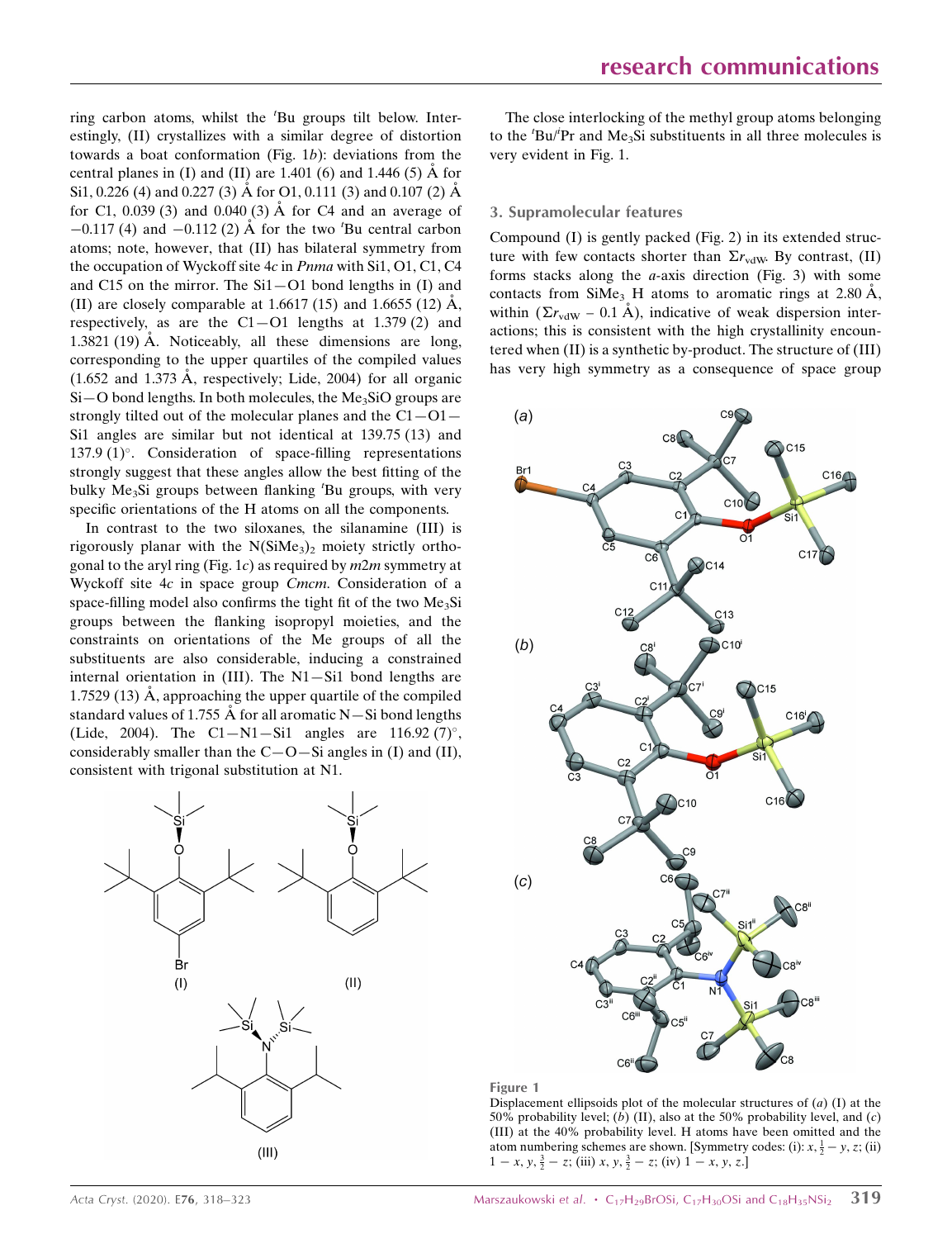

Figure 2

Unit-cell packing diagram for (I) viewed bisecting  $\gamma$  with H atoms shown with arbitrary radii and intermolecular contacts less than  $\Sigma$ rvdW as dashed blue lines.

Cmcm and  $Z' = 0.25$  but there are no contacts shorter than  $\Sigma r_{\text{vdW}}$ . The resultant weak packing (Fig. 4) may be a contributing factor to the rather large displacement ellipsoids occurring in the anisotropic refinement of (III).

#### 4. Database survey

The geometry of (I) may be compared to that of 4-bromo-2,6 di-tertbutylphenol, for which a modern low-temperature areadetector structure has been reported in the Cambridge Structure Database (CSD, Version 5.40, with updates to February 2019; Groom et al., 2016) with refcode BBPHOL02 (Marszaukowski & Boeré, 2019). The C-Br distance of



Figure 3

Unit-cell packing diagram for  $(II)$  viewed perpendicular to  $c$  with H atoms shown with arbitrary radii and intermolecular contacts less than ΣrvdW as dashed blue lines.



Figure 4

Unit-cell packing diagram for  $(III)$  viewed perpendicular to  $c$  with H atoms shown with arbitrary radii. Small, non solvent-accessible, voids of  $22 \text{ Å}^3$  are shaded ochre.

1.904 (2)  $\AA$  in (I) is indistinguishable from 1.905 (3)  $\AA$  in the latter at the 99% confidence level. Both (I) and (II) can be compared with five other reported structures in the CSD that share the same combination of 2,6-di-tert-butylphenyl rings and 1-trimethylsiloxane substituents, with CSD refcodes: GIFCEE (Poverenov et al., 2007), JEHDOP (Healy & Barron, 1990), LIKYEJ, which has three independent such moieties attached to a  $B_3O_3$  ring (Satoh & Shi, 1994), TIXZUK, in which two such groups are attached to bismuth atoms that are dimerized through a short  $M \cdots M$  contact (Kindra et al., 2013) and TIYBEK (Kindra et al., 2013). All the interatomic distances and angles in (I) and in (II) are indistinguishable from the mean values for the eight independent comparators at the 99% confidence level (nine when BBPHOL02 is included for the non-trimethylsilyl dimensions). This allows for the computation of global mean values (Table 1). Thus, the Si-O distances of 1.6617 (15) and 1.6655 (12)  $\AA$  in (I) and (II) fit within an average of 1.657 (10)  $\AA$  for this set of di-'Buflanked trimethylsiloxanes, and close to the upper quartile value of  $1.652 \text{ Å}$  for all organic Si-O bond lengths (Lide, 2004). A comparison of symmetry-averaged interatomic distances  $(A)$  and angles  $(°)$  for  $(I)$ ,  $(II)$  and  $(III)$  with the discussed comparator sets is presented in Table 1.

One exception to taking meaningful averages concerns the  $C1 - O1 - Si1$  angles, which though similar in (I) and (II) at 139.75 (13) and 137.91 (10) $^{\circ}$ , are both intermediate with respect to an overall range from a low of 126.8 (1) in GIFCEE to a high of  $150.3$  (2) $^{\circ}$  in one of the TIKZUK components. Evidently, this angle has a wide variability and a low specificity, so it was of interest to investigate if the values are independent of other structural parameters. For example, attempted correlation of these angles with the  $C1 - O1$  bond length shows an almost random scatter. However, all members of this series show mild distortions of the substituted benzene rings towards a boat conformation in which S11, O1, C1 and  $C4$  deviate in the same direction from planar and the 'Bu group C7 and C11 atoms deviate in the opposite direction. A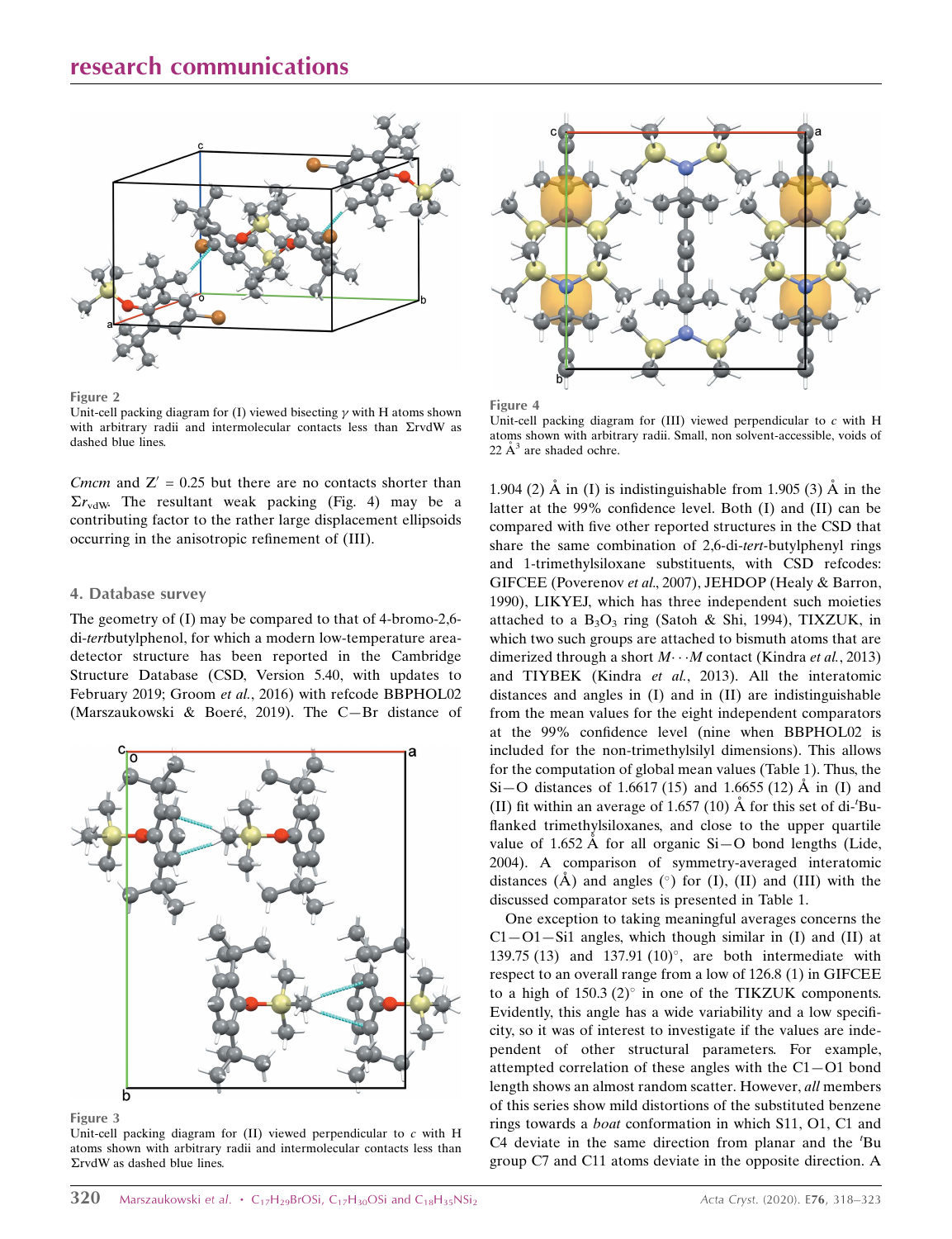| Table 1                                                                                          |  |
|--------------------------------------------------------------------------------------------------|--|
| Average interatomic distances and angles $(A, \degree)$ in (I), (II) and (III) with comparators. |  |

Atom numbers taken from (I).

| Parameter                  | (I)         | (II)       | Mean siloxane $a$ | (III)      | Mean silanamine <sup>b</sup> |
|----------------------------|-------------|------------|-------------------|------------|------------------------------|
| $Si1 - O1, N1$             | 1.6617(15)  |            | 1.657(10)         | 1.7529(13) | 1.762(18)                    |
| Ave $Si-C$                 | 1.865(2)    | 1.8666(15) | 1.861(8)          | 1.861(2)   | 1.859(6)                     |
| $C1 - O1$ , N1             | 1.379(2)    | 1.3823(19) | 1.385(7)          | 1.448(4)   | 1.453(8)                     |
| Av $C1 - C2,6$             | 1.419(3)    | 1.4183(14) | 1.415(5)          | 1.405(3)   | 1.403(4)                     |
| Av $C2.5 - C3.6$           | 1.395(3)    | 1.3977(17) | 1.395(7)          | 1.398(3)   | 1.389(3)                     |
| Av $C2,6 - C7,11$          | 1.542(3)    | 1.5459(16) | 1.546(4)          | 1.513(3)   | 1.519(7)                     |
| Av $C3,5-C4$               | 1.379(3)    | 1.3798(15) | 1.385(6)          | 1.373(3)   | 1.378(11)                    |
| Av $C7,11$ -methyl         | 1.540(3)    | 1.5386(17) | 1.537(7)          | 1.530(2)   | 1.523(6)                     |
| Av $C-Si-C$                | 109.88(9)   | 109.21(6)  | 110.0(8)          | 110.76(11) | 110.7(5)                     |
| Av $O(N-Si-C)$             | 109.01(11)  | 109.68(7)  | 108.9(18)         | 107.79(13) | 107.84(9)                    |
| $C1 - O1$ , $N1 - Si1$     | 139.75(13)  | 137.90(10) | 140(5)            | 116.92(7)  | 117.0(10)                    |
| Av $C2,6 - C1 - O,N$       | 119.42 (17) | 119.31(7)  | 119.2(10)         | 119.81(13) | 119.8(2)                     |
| $C2 - C1 - C6$             | 120.97(18)  | 121.23(15) | 121.4(5)          | 120.4(3)   | 120.5(4)                     |
| Av $C1 - C2.6 - C3.5$      | 117.75(18)  | 117.12(11) | 117.9(6)          | 118.5(2)   | 118.7(4)                     |
| Av $C1 - C2, 6 - C7, 11$   | 123.92(17)  | 124.64(11) | 124.3(10)         | 123.05(19) | 123.2(4)                     |
| Av $C3,5 - C2,6 - C7, C11$ | 118.34(17)  | 118.24(10) | 112.5(13)         | 118.5(2)   | 118.6(11)                    |
| Av $C2,6 - C3,5 - C4$      | 120.59(18)  | 122.25(12) | 122.5(11)         | 121.6(2)   | 121.1(10)                    |
| $C3-C4-C5$                 | 121.40(18)  | 119.17(16) | 118.5(16)         | 119.5(3)   | 119.9(16)                    |
| Av $C2,6 - C7,11 - Me$     | 110.79(16)  | 110.86(10) | 110.7(11)         | 111.78(14) | 111.83(15)                   |
| Av $Me$ - $C7,11$ - Me     | 108.12(16)  | 108.04(10) | 108.2(14)         | 109.5(2)   | 109.55(7)                    |

Notes: (a) Mean values taken over (I), (II), BBPHOL02, GIFCEE, JEHDOP, LIKYEJ, TIXZUK and TIYBEK, treating crystallographically independent entities separately. (b) Mean values taken over (III), CAQWUW, CORKAV and QOCSEI.

strong correlation is found between the deviation of Si1 from the mean planes defined by C2, C3, C5 and C6 (and hence with the  $C1 - O1 - Si1$  angle) and similar deviations of smaller magnitude for O1, C1 and C4 (correlation coefficients of 0.98, 0.93 and 0.83, respectively). Thus, bends at the siloxane oxygen atoms smoothly pucker the whole rings toward boat conformations. A consideration of the fits between the 'Bu and  $Me<sub>3</sub>Si$ groups also indicates that the former undergo rotation so as to accommodate the various tilt angles of the latter from the mean molecular planes – a double turnstile motion that accommodates variations in their relative positions despite the interlocking interactions within these structures.

A close structural analogue to (III) has been reported for an aminosilanetrithiol analogue (IV), which has one of the SiMe<sub>3</sub> groups replaced by  $Si(SH)_{3}$ ) (CSD refcode QOCSEI; Li et al., 2014). This is almost isostructural and crystallizes in space group  $Cmc2<sub>1</sub>$  with a unit cell that is imperceptibly different at the 99% confidence level (0.6% shorter in a but 0.6% longer in  $c$ , leading to a volume just 0.1% lower). It has a mirror disorder of the  $\text{SiMe}_3$  and  $\text{Si(SH)}_3$  groups as a consequence of being positioned with the aryl ring on a lattice mirror plane. Molecules of (IV) share the same relative lattice positions as those of (III) in Cmcm.



The reduced site symmetry [compared to  $m2m$  in (III)] results in considerable asymmetry in the benzene ring in QOCSEI and a small deviation from full orthogonality of the N-Si $R_3$  units w.r.t. the benzene ring (dihedral angle of 88.1°). By contrast, orthogonal arrangements of the aryl and  $CNSi<sub>2</sub>$ planes are found in the (ordered) structures of two ringsubstituted derivatives of (III) with refcodes CORKAV (4- SeCl<sub>3</sub>) and QOCSEI (4-ferrocenylethynyl), neither of which have site-symmetry restraints (Maaninen et al. 1999; Siemeling et al., 1999). This suggests that it is the interlocking steric constraints of the 2,6-diisopropyl and  $N(SiMe<sub>3</sub>)<sub>2</sub>$  groups that induces these highly regular structures, and greater planarity of the aromatic rings and substituents compared to the typical distortions observed for 2,6-di-tert-butyl phenol derivatives such as (I) and (II). Notably, there is only one reported crystal structure of a 2,6-di-tert-butylaniline with two silyl substituents, in the form of a four-membered  $N_2(Si'Pr_2)_2$  ring (refcode: FOTWEQ; Stalke et al., 1987) and this is severely distorted from planarity towards a boat conformation with the N atoms  $0.60$  and  $0.69$  Å out of the planes of the four central ring carbon atoms.

Within the comparison set of these three previously reported structures, the  $Si1-N1$  distance of 1.7529 (13)  $\AA$  in (III) compares well with the mean value of  $1.750(2)$  Å for CAQWUW and CORKAV, whereas the value in QOCSEI of 1.788  $(8)$  Å is different at the 99% confidence level and may have been elongated by the disorder refinement, in agreement with the author's report that the DFT-computed value for this bond is noticeably shorter at 1.744  $\AA$  (Li *et al.*, 2014). There is also considerable variation amongst the four structures for the individual Si-C lengths in different positions (e.g.  $Si1-C7$ ) versus  $Si1-C8$ ) but the average of  $Si-C$  distances of 1.861 (2) A, and N-Si-C and C-Si-C angles of 110.76 (11)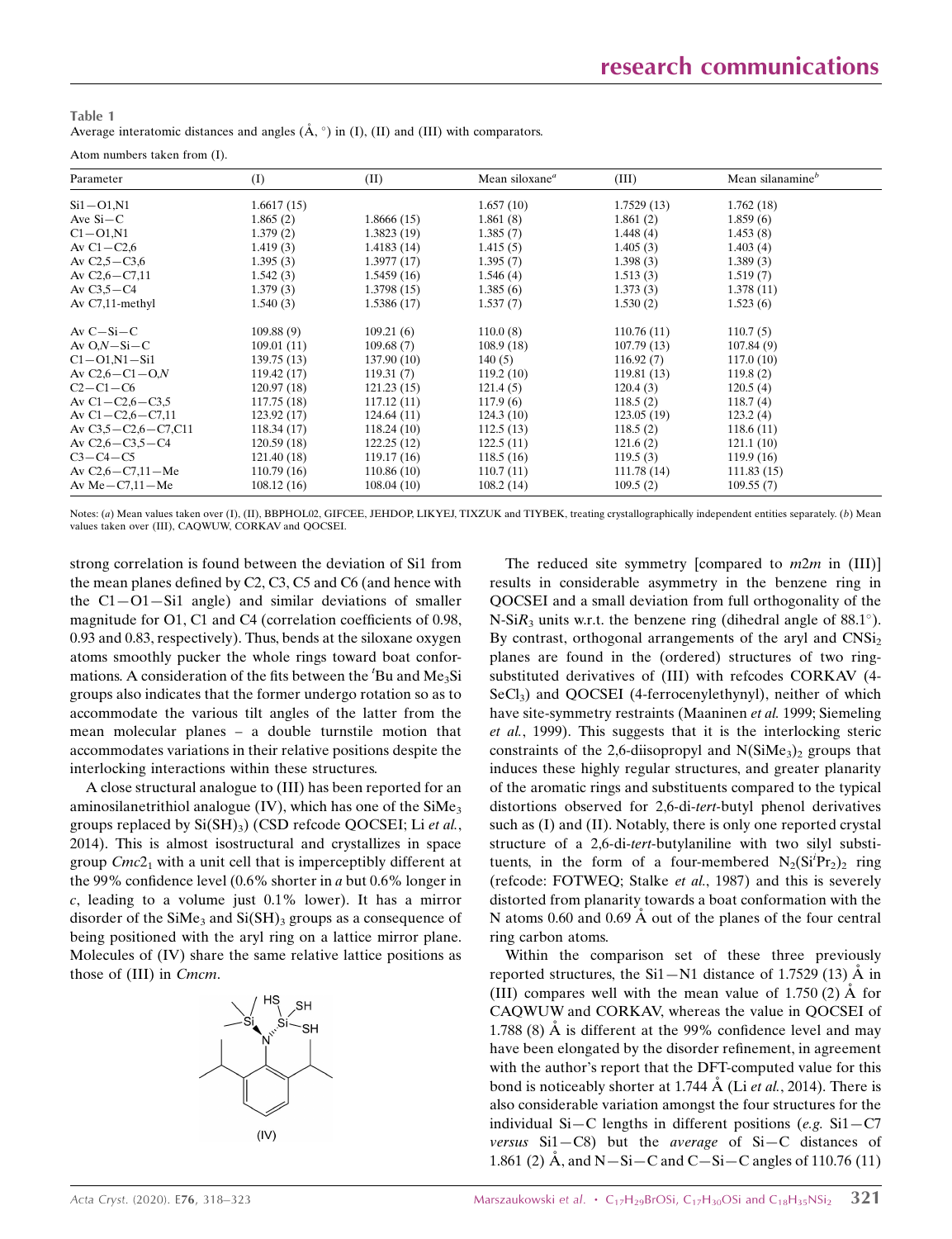# research communications

Table 2 Experimental details.

|                                                                             | (I)                                                                         | (II)                                                                        | (III)                                       |
|-----------------------------------------------------------------------------|-----------------------------------------------------------------------------|-----------------------------------------------------------------------------|---------------------------------------------|
| Crystal data                                                                |                                                                             |                                                                             |                                             |
| Chemical formula                                                            | $C_{17}H_{29}BrOSi$                                                         | $C_{17}H_{30}OSi$                                                           | $C_{18}H_{35}NSi_2$                         |
| $M_{\rm r}$                                                                 | 357.40                                                                      | 278.50                                                                      | 321.65                                      |
| Crystal system, space group                                                 | Monoclinic, $P21/c$                                                         | Orthorhombic, Pnma                                                          | Orthorhombic, Cmcm                          |
| Temperature $(K)$                                                           | 100                                                                         | 100                                                                         | 173                                         |
| $a, b, c$ (A)                                                               | 13.0955 (1), 15.3457 (2), 9.0449 (1)                                        | 14.47237 (14), 17.4657 (2),<br>6.73933(7)                                   | $12.199(3)$ , $12.091(3)$ , $14.177(3)$     |
| $\alpha, \beta, \gamma$ (°)                                                 | 90, 94.617 (1), 90                                                          | 90, 90, 90                                                                  | 90, 90, 90                                  |
| $V(\AA^3)$                                                                  | 1811.76(3)                                                                  | 1703.50(3)                                                                  | 2091.1(8)                                   |
| Z                                                                           | $\overline{4}$                                                              | 4                                                                           | 4                                           |
| Radiation type                                                              | Cu $K\alpha$                                                                | Cu $K\alpha$                                                                | Mo $K\alpha$                                |
| $\mu$ (mm <sup>-1</sup> )                                                   | 3.67                                                                        | 1.13                                                                        | 0.17                                        |
| Crystal size (mm)                                                           | $0.42 \times 0.21 \times 0.13$                                              | $0.31 \times 0.11 \times 0.07$                                              | $0.19 \times 0.16 \times 0.10$              |
| Data collection                                                             |                                                                             |                                                                             |                                             |
| Diffractometer                                                              | Rigaku Oxford Diffraction Super-<br>Nova, Dual, Cu at zero, Pilatus<br>200K | Rigaku Oxford Diffraction Super-<br>Nova, Dual, Cu at zero, Pilatus<br>200K | <b>Bruker APEXII CCD</b>                    |
| Absorption correction                                                       | Multi-scan (CrysAlis PRO; Rigaku<br>OD, 2018)                               | Multi-scan (CrysAlis PRO; Rigaku<br>OD, 2018)                               | $\psi$ scan ( <i>SADABS</i> ; Bruker, 2014) |
| $T_{\min}, T_{\max}$                                                        | 0.507, 1.000                                                                | 0.773, 1.000                                                                | 0.667, 0.746                                |
| No. of measured, independent and<br>observed $[I > 2\sigma(I)]$ reflections | 20327, 3935, 3924                                                           | 17855, 1793, 1663                                                           | 8996, 1317, 1082                            |
| $R_{\rm int}$                                                               | 0.024                                                                       | 0.046                                                                       | 0.039                                       |
| $(\sin \theta/\lambda)_{\text{max}}$ $(\text{\AA}^{-1})$                    | 0.639                                                                       | 0.626                                                                       | 0.652                                       |
| Refinement                                                                  |                                                                             |                                                                             |                                             |
| $R[F^2 > 2\sigma(F^2)], wR(F^2), S$                                         | 0.031, 0.073, 1.10                                                          | 0.033, 0.093, 1.06                                                          | 0.047, 0.126, 1.04                          |
| No. of reflections                                                          | 3935                                                                        | 1793                                                                        | 1317                                        |
| No. of parameters                                                           | 191                                                                         | 99                                                                          | 64                                          |
| No. of restraints                                                           | $\overline{0}$                                                              | $\Omega$                                                                    | 54                                          |
| H-atom treatment                                                            | H-atom parameters constrained                                               | H-atom parameters constrained                                               | H-atom parameters constrained               |
| $\Delta \rho_{\text{max}}$ , $\Delta \rho_{\text{min}}$ (e $\AA^{-3}$ )     | $0.66, -0.37$                                                               | $0.26, -0.28$                                                               | $0.36, -0.26$                               |

Computer programs: CrysAlis PRO (Rigaku OD, 2018), APEX2 and SAINT (Bruker, 2014), SHELXT (Sheldrick, 2015a), SHELXL (Sheldrick, 2015b), OLEX2 (Dolomanov et al., 2009) and publCIF (Westrip, 2010).

and  $107.79(13)$ °, respectively in (III) are not significantly different at the 99% confidence level from the corresponding mean values for the comparison set of 1.859 (6)  $\AA$ , 110.7 (5) and  $107.84$  (9) $^{\circ}$ , respectively. All other interatomic distances and angles found for (III) are similarly indistinguishable from the comparison set at the 99% confidence level.

#### 5. Synthesis and crystallization

2,6-Di-tert-butyl-phenol (Acros), 2,6-di-tert-butyl-4-bromophenol and 2,6-diisopropylanilene (Aldrich) were commercial products and used as received except where noted. The technical grade anilene was purified by vacuum distillation. Solvents (BDH) were chromatographic grade and dried before use by standard methods. NMR spectra were recorded on a 300 MHz Bruker Avance II spectrometer and are referenced to tetramethylsilane at  $0(^{1}H)$  and CDCl<sub>3</sub> at 77.23 (<sup>13</sup>C) ppm.

#### 5.1. Preparation of (I)

Compound (I) was prepared by modification of a literature method (Lucente-Schultz et al., 2009). A 250 ml side-arm RBF was charged with 2.85 g (10 mmol) of 2,6-di-tert-butyl-4 bromophenol in 50 ml of dry THF. The solution was cooled to

195 K for 10 min with stirring. Then 6.0 ml (15 mmol) "BuLi  $(2.5 M)$  in hexanes) was slowly added and the resulting mixture was stirred for 1 h. Next, chlorotrimethilsylane (2.17 g, 20 mmol) was added to the mixture and the reaction was stirred for 1 h while warming to RT. The product was poured into water (50 ml) and extracted with hexanes twice (2  $\times$ 20 ml). The organic layer was washed with water (30 ml), dried with anhydrous  $MgSO_4$  and filtered. The product was isolated as a colorless crystalline solid on evaporation and found to be synthetically pure. Yield 3.21 g (90%).  $^{1}$ H NMR (300.13 MHz, CDCl<sub>3</sub>):  $\delta$  0.41 (SiCH<sub>3</sub>, s, 9H); 1.38 [C(CH<sub>3</sub>)<sub>3</sub>, s, 18H]; 7.32 (CH, s, 2H). <sup>13</sup>C NMR (75.48 MHz, CDCl<sub>3</sub>):  $\delta$  3.90 (SiCH<sub>3</sub>); 31.04  $[C(CH<sub>3</sub>)<sub>3</sub>]$ ; 35.31  $[-C(CH<sub>3</sub>)<sub>3</sub>]$ ; 113.82  $(C<sub>4</sub>)$ ; 128.69  $(C<sub>3,5</sub>)$ ; 143.12  $(C_{2,6})$ ; 152.44  $(C_1)$ . Crystals were grown from hexanes.

#### 5.2. Preparation of (II)

Compound (II) was prepared in an analogous manner to (I) from 2.06 g (10 mmol) of 2,6-di-tert-butylphenol. Other reagent quantities match those used for (I). The colorless crystalline product solidified on evaporation and was found to be synthetically pure  $(1.81 \text{ g}, 65\%)$ . <sup>1</sup>H NMR  $(300.13 \text{ MHz},$ CDCl<sub>3</sub>):  $\delta$  0.41 (SiCH<sub>3</sub>, s, 9H); 1.41 [C(CH<sub>3</sub>)<sub>3</sub>, s, 18H]; 6.86  $(CH, t, 1H, J<sub>H-H</sub> = 7.9 Hz); 7.25 (CH, d, 2H, J<sub>H-H</sub> = 7.8 Hz).$ <sup>13</sup>C NMR (75.48 MHz, CDCl<sub>3</sub>):  $\delta$  4.03 (SiCH<sub>3</sub>); 31.33 (C(CH<sub>3</sub>)<sub>3</sub>);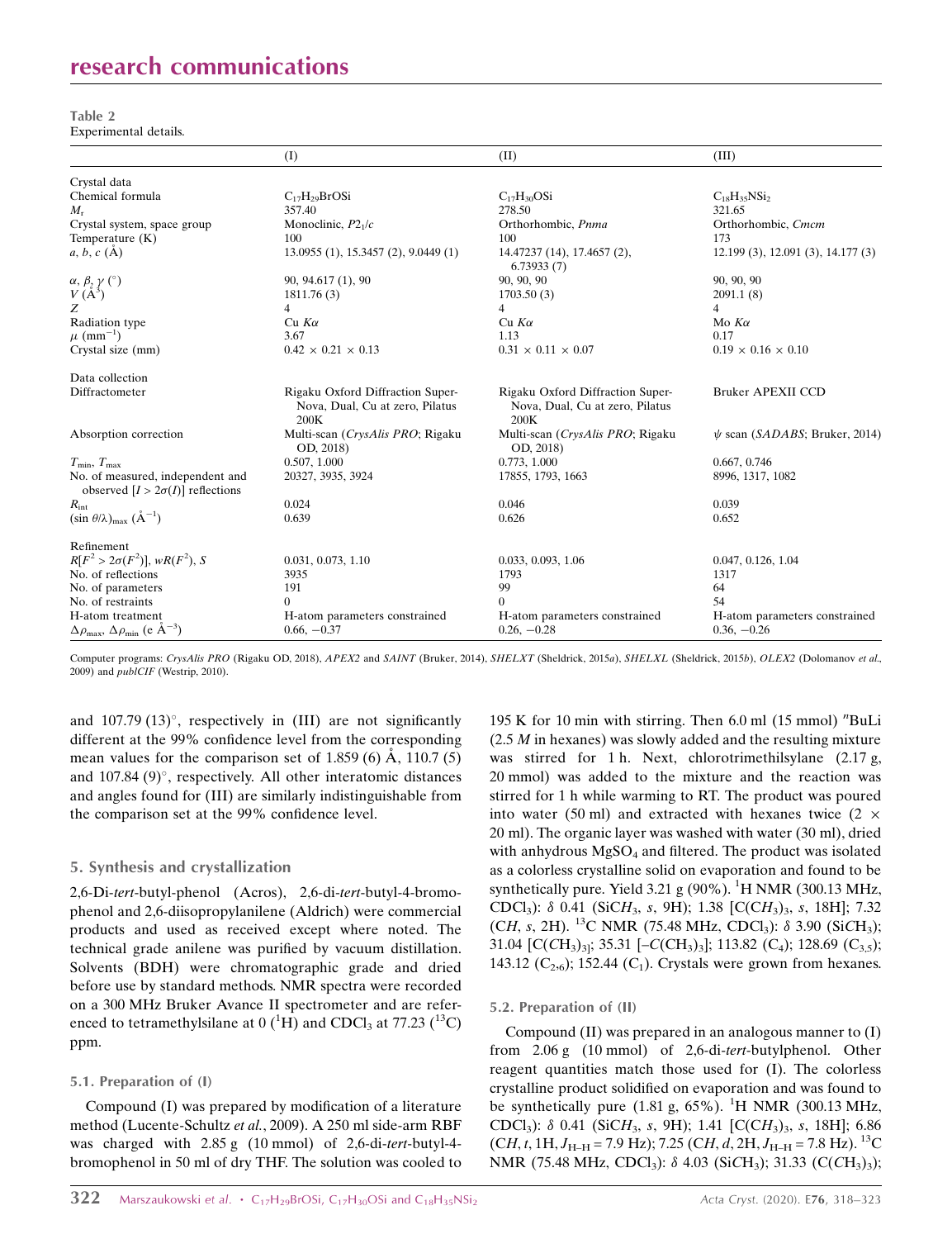35.18  $\left[-C\left(\text{CH}_3\right)_3\right]$ ; 120.69  $\left(\text{C}_3\right)$ ; 125.80  $\left(\text{C}_4\right)$ ; 140.87  $\left(\text{C}_2\right)$ ; 153.20  $(C_1)$ . NMR data was compared to the literature values (Goyal & Singh, 1996). Crystals were grown from hexanes.

#### 5.3. Preparation of (III)

Compound (III) was prepared as reported in the literature (Maaninen et al., 1999). Crystals were grown by sublimation.  ${}^{1}$ H NMR agrees with the literature.

#### 6. Refinement

Crystal data, data collection and structure refinement details are summarized in Table 2. All H atoms in the three structures are attached to C atoms and are treated as riding, with  $C-H =$ 0.98 Å and  $U_{\text{iso}} = 1.5U_{\text{eq}}(C)$  for methyl, with C-H = 0.97 Å and  $U_{\text{iso}} = 1.3 U_{\text{eq}}(C)$  for methine and with C-H = 0.95 Å and  $U_{\text{iso}} = 1.2 U_{\text{eq}}(C)$  for aromatic. H atoms attached to methyl carbon atoms C15 in the structure of (II) and C7 in the structure of (III) are duplicated by the mirror symmetries and have been refined with half-occupancy.

#### Acknowledgements

We thank the University of Lethbridge and the Faculty of Arts&Science as well as the NSERC-Canada (RTI program) for the purchase of the diffractometers.

#### Funding information

Funding for this research was provided by: Coordenação de Aperfeiçoamento de Pessoal de Nível Superior (Brazil); Natural Sciences and Engineering Research Council of Canada.

#### References

Bruker (2014). APEX2, SAINT and SADABS[. Bruker AXS Inc.](http://scripts.iucr.org/cgi-bin/cr.cgi?rm=pdfbb&cnor=hb7886&bbid=BB1) [Madison, Wisconsin, USA.](http://scripts.iucr.org/cgi-bin/cr.cgi?rm=pdfbb&cnor=hb7886&bbid=BB1)

- [Chung, M.-H., Yu, I. F., Liu, Y.-H., Lin, T.-S., Peng, S.-M. & Chiu, C.](http://scripts.iucr.org/cgi-bin/cr.cgi?rm=pdfbb&cnor=hb7886&bbid=BB2) W. (2018). Inorg. Chem. 57[, 11732–11737.](http://scripts.iucr.org/cgi-bin/cr.cgi?rm=pdfbb&cnor=hb7886&bbid=BB2)
- [Dolomanov, O. V., Bourhis, L. J., Gildea, R. J., Howard, J. A. K. &](http://scripts.iucr.org/cgi-bin/cr.cgi?rm=pdfbb&cnor=hb7886&bbid=BB3) [Puschmann, H. \(2009\).](http://scripts.iucr.org/cgi-bin/cr.cgi?rm=pdfbb&cnor=hb7886&bbid=BB3) J. Appl. Cryst. 42, 339–341.
- [Goyal, M. & Singh, A. \(1996\).](http://scripts.iucr.org/cgi-bin/cr.cgi?rm=pdfbb&cnor=hb7886&bbid=BB4) Main Group Met. Chem. 19, 587–597.
- [Groom, C. R., Bruno, I. J., Lightfoot, M. P. & Ward, S. C. \(2016\).](http://scripts.iucr.org/cgi-bin/cr.cgi?rm=pdfbb&cnor=hb7886&bbid=BB5) Acta Cryst. B72[, 171–179.](http://scripts.iucr.org/cgi-bin/cr.cgi?rm=pdfbb&cnor=hb7886&bbid=BB5)
- [Healy, M. D. & Barron, A. R. \(1990\).](http://scripts.iucr.org/cgi-bin/cr.cgi?rm=pdfbb&cnor=hb7886&bbid=BB6) J. Organomet. Chem. 381, 165– [172.](http://scripts.iucr.org/cgi-bin/cr.cgi?rm=pdfbb&cnor=hb7886&bbid=BB6)
- [Kindra, D. R., Casely, I. J., Fieser, M. E., Ziller, J. W., Furche, F. &](http://scripts.iucr.org/cgi-bin/cr.cgi?rm=pdfbb&cnor=hb7886&bbid=BB7) [Evans, W. J. \(2013\).](http://scripts.iucr.org/cgi-bin/cr.cgi?rm=pdfbb&cnor=hb7886&bbid=BB7) J. Am. Chem. Soc. 135, 7777–7787.
- [Li, Y., Zhu, H., Andrada, D. M., Frenking, G. & Roesky, H. W. \(2014\).](http://scripts.iucr.org/cgi-bin/cr.cgi?rm=pdfbb&cnor=hb7886&bbid=BB8) [Chem. Commun.](http://scripts.iucr.org/cgi-bin/cr.cgi?rm=pdfbb&cnor=hb7886&bbid=BB8) 50, 4628–4630.
- Lide, D. R. (2004). Editor. [CRC Handbook of Chemistry and Physics](http://scripts.iucr.org/cgi-bin/cr.cgi?rm=pdfbb&cnor=hb7886&bbid=BB9), [85th ed, sect. 9.1. Boca Raton: CRC Press.](http://scripts.iucr.org/cgi-bin/cr.cgi?rm=pdfbb&cnor=hb7886&bbid=BB9)
- [Lucente-Schultz, R. M., Moore, V. C., Leonard, A. D., Price, B. K.,](http://scripts.iucr.org/cgi-bin/cr.cgi?rm=pdfbb&cnor=hb7886&bbid=BB10) [Kosynkin, D. V., Lu, M., Partha, R., Conyers, J. L. & Tour, J. M.](http://scripts.iucr.org/cgi-bin/cr.cgi?rm=pdfbb&cnor=hb7886&bbid=BB10) (2009). [J. Am. Chem. Soc.](http://scripts.iucr.org/cgi-bin/cr.cgi?rm=pdfbb&cnor=hb7886&bbid=BB10) 131, 3934–3941.
- Maaninen, A., Boeré, R. T., Chivers, T. & Parvez, M. (1999). Z. [Naturforsch. B](http://scripts.iucr.org/cgi-bin/cr.cgi?rm=pdfbb&cnor=hb7886&bbid=BB11), 54, 1170–1174.
- Marszaukowski, F. & Boeré, R. T. (2019). CSD Communication [\(refcode CCDC 1907965\). CCDC, Cambridge, England. https://](http://scripts.iucr.org/cgi-bin/cr.cgi?rm=pdfbb&cnor=hb7886&bbid=BB12) [doi.org/10.5517/ccdc.csd.cc221d8t](http://scripts.iucr.org/cgi-bin/cr.cgi?rm=pdfbb&cnor=hb7886&bbid=BB12)
- [Nieves-Quinones, Y., Paniak, T. J., Lee, Y. E., Kim, S. M., Tcyrulnikov,](http://scripts.iucr.org/cgi-bin/cr.cgi?rm=pdfbb&cnor=hb7886&bbid=BB13) [S. & Kozlowski, M. C. \(2019\).](http://scripts.iucr.org/cgi-bin/cr.cgi?rm=pdfbb&cnor=hb7886&bbid=BB13) J. Am. Chem. Soc. 141, 10016– [10032.](http://scripts.iucr.org/cgi-bin/cr.cgi?rm=pdfbb&cnor=hb7886&bbid=BB13)
- [Otaki, M. & Goto, H. \(2019\).](http://scripts.iucr.org/cgi-bin/cr.cgi?rm=pdfbb&cnor=hb7886&bbid=BB14) Macromolecules, 52, 3199–3209.
- [Pennington, D. A., Horton, P. N., Hursthouse, M. B., Bochmann, M. &](http://scripts.iucr.org/cgi-bin/cr.cgi?rm=pdfbb&cnor=hb7886&bbid=BB15) [Lancaster, S. J. \(2005\).](http://scripts.iucr.org/cgi-bin/cr.cgi?rm=pdfbb&cnor=hb7886&bbid=BB15) Polyhedron, 24, 151–156.
- [Poverenov, E., Shimon, L. J. W. & Milstein, D. \(2007\).](http://scripts.iucr.org/cgi-bin/cr.cgi?rm=pdfbb&cnor=hb7886&bbid=BB16) Organometallics, 26[, 2178–2182.](http://scripts.iucr.org/cgi-bin/cr.cgi?rm=pdfbb&cnor=hb7886&bbid=BB16)
- Rigaku OD (2018). CrysAlis PRO[. Rigaku Oxford Diffraction,](http://scripts.iucr.org/cgi-bin/cr.cgi?rm=pdfbb&cnor=hb7886&bbid=BB17) [Yarnton, England.](http://scripts.iucr.org/cgi-bin/cr.cgi?rm=pdfbb&cnor=hb7886&bbid=BB17)
- [Satoh, Y. & Shi, C. \(1994\).](http://scripts.iucr.org/cgi-bin/cr.cgi?rm=pdfbb&cnor=hb7886&bbid=BB18) Synthesis, pp. 1146–1148.
- [Sheldrick, G. M. \(2015](http://scripts.iucr.org/cgi-bin/cr.cgi?rm=pdfbb&cnor=hb7886&bbid=BB19)a). Acta Cryst. A71, 3–8.
- [Sheldrick, G. M. \(2015](http://scripts.iucr.org/cgi-bin/cr.cgi?rm=pdfbb&cnor=hb7886&bbid=BB20)b). Acta Cryst. C71, 3–8.
- [Siemeling, U., Neumann, B., Stammler, H.-G. & Kuhnert, O. \(1999\).](http://scripts.iucr.org/cgi-bin/cr.cgi?rm=pdfbb&cnor=hb7886&bbid=BB21) Polyhedron, 18[, 1815–1819.](http://scripts.iucr.org/cgi-bin/cr.cgi?rm=pdfbb&cnor=hb7886&bbid=BB21)
- [Stalke, D., Keweloh, N., Klingebiel, U., Noltemeyer, M. & Sheldrick,](http://scripts.iucr.org/cgi-bin/cr.cgi?rm=pdfbb&cnor=hb7886&bbid=BB22) G. M. (1987). [Z. Naturforsch. B](http://scripts.iucr.org/cgi-bin/cr.cgi?rm=pdfbb&cnor=hb7886&bbid=BB22), 42, 1237–1244.
- [Wang, J., Pan, X., Liu, J., Zhao, L., Zhi, Y., Zhao, K. & Hu, L. \(2018\).](http://scripts.iucr.org/cgi-bin/cr.cgi?rm=pdfbb&cnor=hb7886&bbid=BB23) Org. Lett. 20[, 5995–5998.](http://scripts.iucr.org/cgi-bin/cr.cgi?rm=pdfbb&cnor=hb7886&bbid=BB23)
- [Westrip, S. P. \(2010\).](http://scripts.iucr.org/cgi-bin/cr.cgi?rm=pdfbb&cnor=hb7886&bbid=BB24) J. Appl. Cryst. 43, 920–925.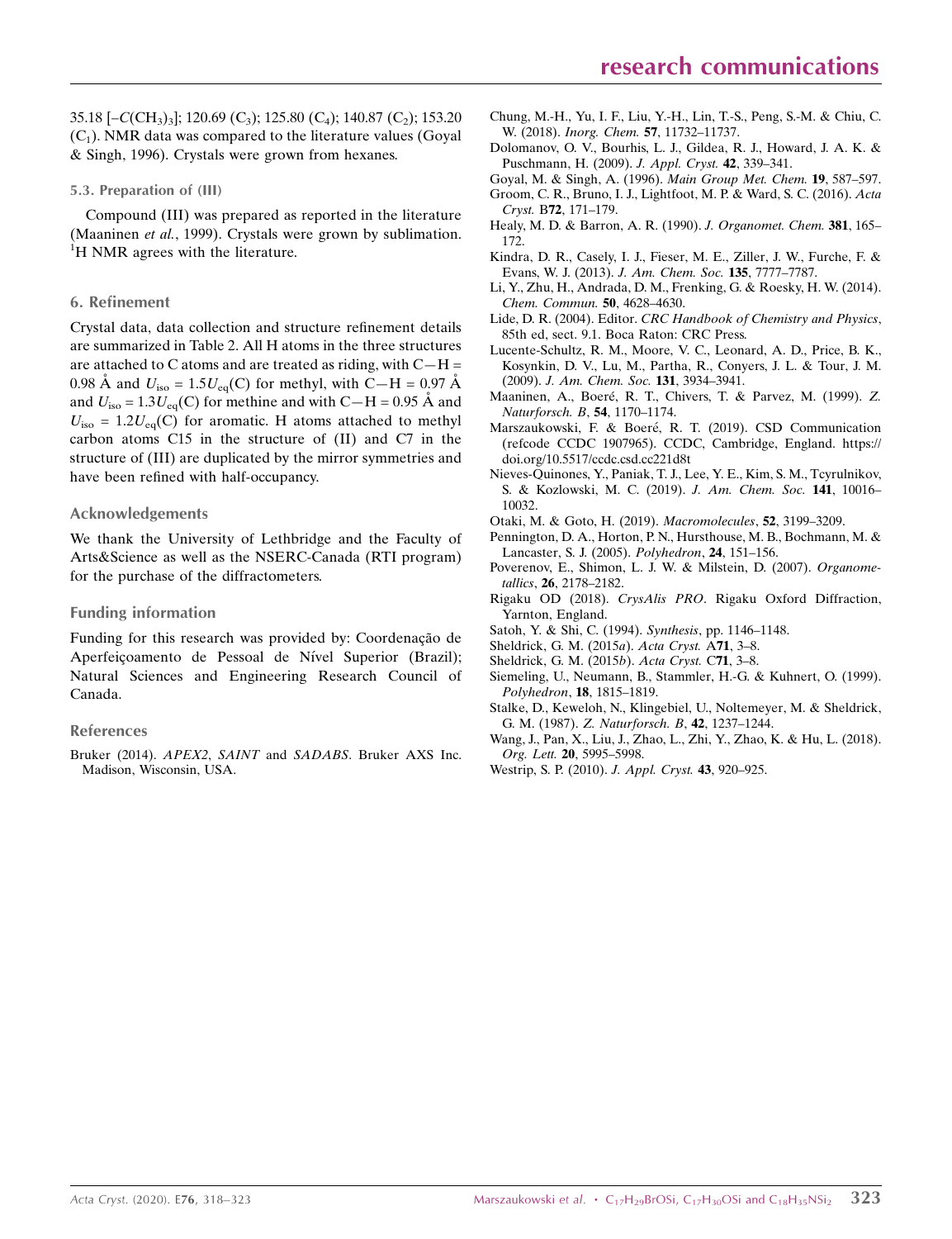# **supporting information**

*Acta Cryst.* (2020). E**76**, 318-323 [https://doi.org/10.1107/S2056989020001413]

## **Bulky 2,6-disubstituted aryl siloxanes and a disilanamine**

## **Flavia Marszaukowski, Karen Wohnrath and René T. Boeré**

**Computing details** 

Data collection: *CrysAlis PRO* (Rigaku OD, 2018) for (I), (II); *APEX2* (Bruker, 2014) for (III). Cell refinement: *CrysAlis PRO* (Rigaku OD, 2018) for (I), (II); *SAINT* (Bruker, 2014) for (III). Data reduction: *CrysAlis PRO* (Rigaku OD, 2018) for (I), (II); *SAINT* (Bruker, 2014) for (III). For all structures, program(s) used to solve structure: ShelXT (Sheldrick, 2015a); program(s) used to refine structure: *SHELXL* (Sheldrick, 2015b); molecular graphics: *OLEX2* (Dolomanov *et al.*, 2009); software used to prepare material for publication: *publCIF* (Westrip, 2010).

**5-Bromo-1,3-di-***tert***-butyl-2-[(trimethylsilyl)oxy]benzene (I)** 

*Crystal data*

 $C_{17}H_{29}BrOSi$  $M_r = 357.40$ Monoclinic, *P*21/*c*  $a = 13.0955$  (1) Å  $b = 15.3457(2)$  Å  $c = 9.0449(1)$  Å  $\beta$  = 94.617 (1)<sup>o</sup>  $V = 1811.76$  (3) Å<sup>3</sup>  $Z = 4$ 

## *Data collection*

Rigaku Oxford Diffraction SuperNova, Dual, Cu at zero, Pilatus 200K diffractometer Radiation source: micro-focus sealed X-ray tube, SuperNova (Cu) X-ray Source Mirror monochromator *ω* scans Absorption correction: multi-scan (CrysAlisPro; Rigaku OD, 2018)

## *Refinement*

Refinement on *F*<sup>2</sup> Least-squares matrix: full  $R[F^2 > 2\sigma(F^2)] = 0.031$  $wR(F^2) = 0.073$  $S = 1.10$ 3935 reflections 191 parameters 0 restraints Primary atom site location: dual  $F(000) = 752$  $D_x = 1.310$  Mg m<sup>-3</sup> Cu *Ka* radiation,  $\lambda = 1.54184 \text{ Å}$ Cell parameters from 18499 reflections  $\theta$  = 4.4–79.8°  $\mu$  = 3.67 mm<sup>-1</sup>  $T = 100 \text{ K}$ Prism, clear colourless  $0.42 \times 0.21 \times 0.13$  mm

 $T_{\text{min}} = 0.507, T_{\text{max}} = 1.000$ 20327 measured reflections 3935 independent reflections 3924 reflections with  $I > 2\sigma(I)$  $R_{\text{int}} = 0.024$  $\theta_{\text{max}} = 80.1^{\circ}, \theta_{\text{min}} = 3.4^{\circ}$  $h = -16 \rightarrow 16$  $k = -19 \rightarrow 18$ *l* = −8→11

Hydrogen site location: inferred from neighbouring sites H-atom parameters constrained  $w = 1/[\sigma^2(F_0^2) + (0.0196P)^2 + 3.634P]$ where  $P = (F_o^2 + 2F_c^2)/3$  $(\Delta/\sigma)_{\text{max}} = 0.002$  $\Delta\rho_{\text{max}} = 0.66$  e Å<sup>-3</sup>  $\Delta\rho_{\text{min}} = -0.36$  e Å<sup>-3</sup>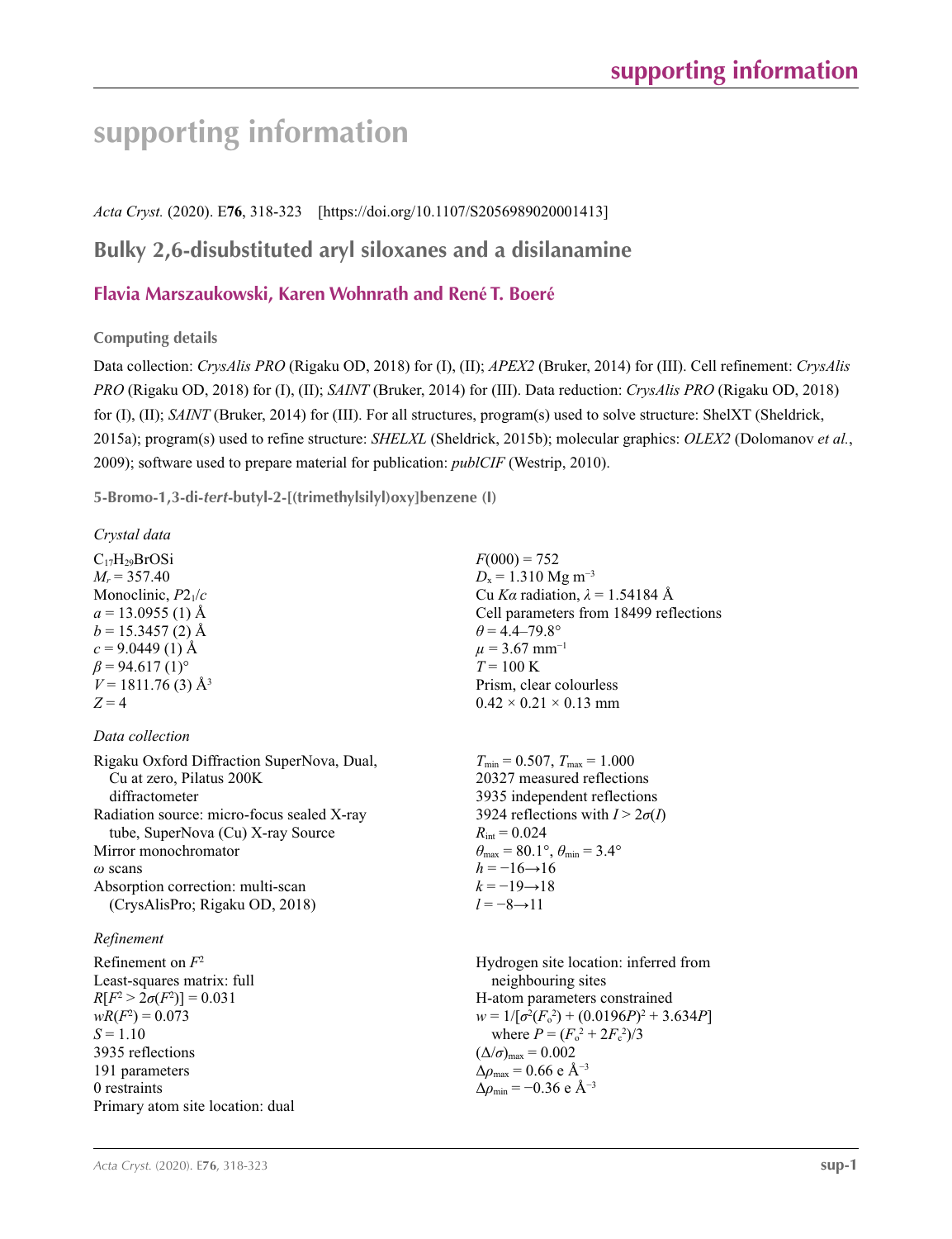Extinction correction: SHELXL-2018/3 (Sheldrick 2015b), Fc\* =kFc[1+0.001xFc2 *λ*3 /sin(2*θ*)]-1/4 Extinction coefficient: 0.00139 (10)

#### *Special details*

**Geometry**. All esds (except the esd in the dihedral angle between two l.s. planes) are estimated using the full covariance matrix. The cell esds are taken into account individually in the estimation of esds in distances, angles and torsion angles; correlations between esds in cell parameters are only used when they are defined by crystal symmetry. An approximate (isotropic) treatment of cell esds is used for estimating esds involving l.s. planes.

|                   | $\boldsymbol{\chi}$ | $\mathcal{Y}$ | $\boldsymbol{Z}$ | $U_{\rm iso}*/U_{\rm eq}$ |
|-------------------|---------------------|---------------|------------------|---------------------------|
| Br1               | 0.51566(2)          | 0.21330(2)    | 0.45554(3)       | 0.01991(9)                |
| Si1               | 0.81135(4)          | 0.60159(4)    | 0.69256(6)       | 0.01462(13)               |
| O <sub>1</sub>    | 0.80844(10)         | 0.51233(9)    | 0.58830(15)      | 0.0137(3)                 |
| C1                | 0.74581(14)         | 0.44182(13)   | 0.5533(2)        | 0.0122(4)                 |
| C2                | 0.67726(14)         | 0.44492(13)   | 0.4237(2)        | 0.0124(4)                 |
| C <sub>3</sub>    | 0.60978(15)         | 0.37556(13)   | 0.3970(2)        | 0.0139(4)                 |
| H3                | 0.562847            | 0.376592      | 0.314197         | $0.017*$                  |
| C4                | 0.61193(15)         | 0.30530(13)   | 0.4923(2)        | 0.0143(4)                 |
| C <sub>5</sub>    | 0.68503(15)         | 0.29845(13)   | 0.6102(2)        | 0.0136(4)                 |
| H <sub>5</sub>    | 0.686809            | 0.249093      | 0.670039         | $0.016*$                  |
| C6                | 0.75644(15)         | 0.36495(13)   | 0.6406(2)        | 0.0128(4)                 |
| C7                | 0.67316(15)         | 0.52100(13)   | 0.3119(2)        | 0.0141(4)                 |
| $\rm{C}8$         | 0.60959(17)         | 0.49792(14)   | 0.1665(2)        | 0.0183(4)                 |
| H <sub>8</sub> A  | 0.636634            | 0.446032      | 0.125038         | $0.027*$                  |
| H8B               | 0.612894            | 0.545090      | 0.097353         | $0.027*$                  |
| H8C               | 0.539601            | 0.488246      | 0.186543         | $0.027*$                  |
| C9                | 0.61968(17)         | 0.59939(14)   | 0.3782(2)        | 0.0196(4)                 |
| H9A               | 0.548598            | 0.586074      | 0.385149         | $0.029*$                  |
| H9B               | 0.625605            | 0.649347      | 0.315599         | $0.029*$                  |
| H <sub>9</sub> C  | 0.651459            | 0.611686      | 0.475345         | $0.029*$                  |
| C10               | 0.78100(17)         | 0.54395(15)   | 0.2675(2)        | 0.0200(4)                 |
| H10A              | 0.823327            | 0.561482      | 0.353977         | $0.030*$                  |
| H10B              | 0.776290            | 0.590827      | 0.196991         | $0.030*$                  |
| H10C              | 0.810620            | 0.493866      | 0.223875         | $0.030*$                  |
| C11               | 0.84163(15)         | 0.35033(13)   | 0.7659(2)        | 0.0140(4)                 |
| C12               | 0.85418(16)         | 0.25267(14)   | 0.8049(2)        | 0.0184(4)                 |
| H12A              | 0.793262            | 0.231898      | 0.845688         | $0.028*$                  |
| H12B              | 0.911767            | 0.245176      | 0.876394         | $0.028*$                  |
| H12C              | 0.865318            | 0.220270      | 0.716834         | $0.028*$                  |
| C13               | 0.94702(15)         | 0.37909(14)   | 0.7187(2)        | 0.0183(4)                 |
| H <sub>13</sub> A | 0.963697            | 0.345661      | 0.634250         | $0.027*$                  |
| H13B              | 0.998222            | 0.369667      | 0.799205         | $0.027*$                  |
| H <sub>13</sub> C | 0.944785            | 0.439842      | 0.693388         | $0.027*$                  |
| C14               | 0.81303(17)         | 0.39676(14)   | 0.9074(2)        | 0.0181(4)                 |
| H <sub>14</sub> A | 0.800068            | 0.457243      | 0.886197         | $0.027*$                  |

*Fractional atomic coordinates and isotropic or equivalent isotropic displacement parameters (Å2 )*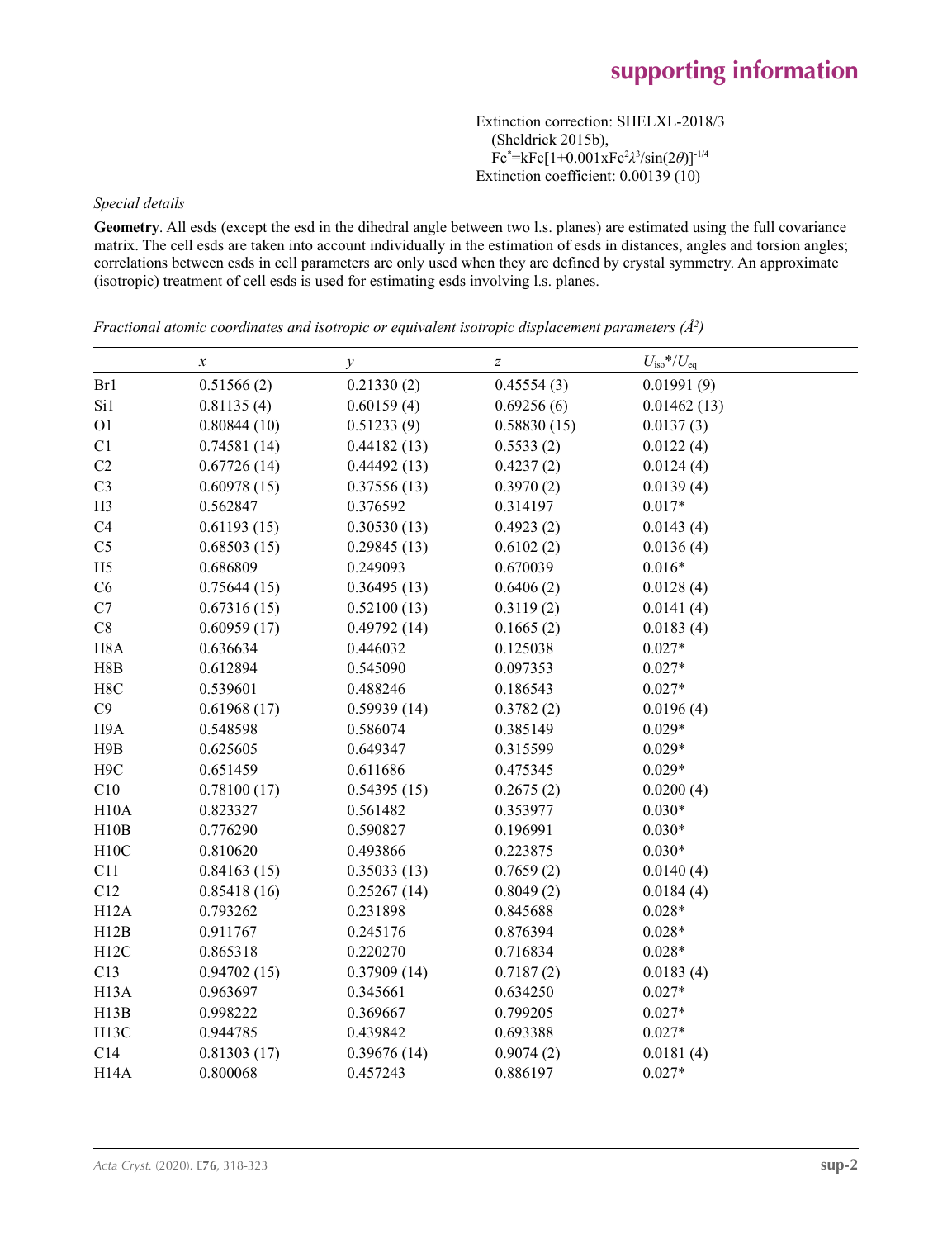| H14B | 0.868505    | 0.391592    | 0.982939  | $0.027*$  |  |
|------|-------------|-------------|-----------|-----------|--|
| H14C | 0.752635    | 0.370455    | 0.941273  | $0.027*$  |  |
| C15  | 0.69125(17) | 0.61128(15) | 0.7890(2) | 0.0223(5) |  |
| H15A | 0.645076    | 0.650692    | 0.735070  | $0.033*$  |  |
| H15B | 0.707232    | 0.633097    | 0.887583  | $0.033*$  |  |
| H15C | 0.659611    | 0.555032    | 0.793856  | $0.033*$  |  |
| C16  | 0.83126(18) | 0.69902(14) | 0.5749(3) | 0.0238(5) |  |
| H16A | 0.888992    | 0.689285    | 0.518019  | $0.036*$  |  |
| H16B | 0.843886    | 0.749167    | 0.637185  | $0.036*$  |  |
| H16C | 0.771138    | 0.708748    | 0.509058  | $0.036*$  |  |
| C17  | 0.92756(18) | 0.59976(15) | 0.8263(3) | 0.0247(5) |  |
| H17A | 0.921155    | 0.553917    | 0.897176  | $0.037*$  |  |
| H17B | 0.934120    | 0.654670    | 0.877009  | $0.037*$  |  |
| H17C | 0.987189    | 0.589737    | 0.773474  | $0.037*$  |  |
|      |             |             |           |           |  |

*Atomic displacement parameters (Å2 )*

|                | $U^{11}$    | $L^{22}$    | $\mathcal{L}^{\beta 3}$ | $U^{12}$       | $U^{13}$      | $U^{23}$     |
|----------------|-------------|-------------|-------------------------|----------------|---------------|--------------|
| Br1            | 0.01809(13) | 0.01465(12) | 0.02615(14)             | $-0.00553(8)$  | $-0.00349(8)$ | 0.00120(8)   |
| Si1            | 0.0148(3)   | 0.0125(3)   | 0.0165(3)               | $-0.00183(19)$ | 0.0007(2)     | $-0.0017(2)$ |
| O <sub>1</sub> | 0.0135(6)   | 0.0125(6)   | 0.0153(6)               | $-0.0022(5)$   | 0.0009(5)     | $-0.0006(5)$ |
| C <sub>1</sub> | 0.0107(8)   | 0.0117(9)   | 0.0145(9)               | $-0.0004(7)$   | 0.0029(7)     | $-0.0023(7)$ |
| C <sub>2</sub> | 0.0120(9)   | 0.0134(9)   | 0.0121(9)               | 0.0027(7)      | 0.0024(7)     | $-0.0002(7)$ |
| C <sub>3</sub> | 0.0128(9)   | 0.0154(9)   | 0.0132(9)               | 0.0006(7)      | $-0.0002(7)$  | $-0.0003(7)$ |
| C4             | 0.0118(9)   | 0.0130(9)   | 0.0183(10)              | $-0.0021(7)$   | 0.0021(7)     | $-0.0029(7)$ |
| C <sub>5</sub> | 0.0140(9)   | 0.0127(9)   | 0.0142(9)               | 0.0002(7)      | 0.0018(7)     | 0.0017(7)    |
| C <sub>6</sub> | 0.0124(9)   | 0.0146(9)   | 0.0119(9)               | 0.0015(7)      | 0.0037(7)     | $-0.0013(7)$ |
| C7             | 0.0158(9)   | 0.0129(9)   | 0.0136(9)               | 0.0005(7)      | 0.0012(7)     | 0.0015(7)    |
| C8             | 0.0228(10)  | 0.0177(10)  | 0.0142(9)               | 0.0003(8)      | 0.0000(8)     | 0.0022(8)    |
| C9             | 0.0240(11)  | 0.0149(10)  | 0.0198(10)              | 0.0054(8)      | $-0.0002(8)$  | $-0.0007(8)$ |
| C10            | 0.0210(10)  | 0.0230(11)  | 0.0166(10)              | $-0.0039(8)$   | 0.0045(8)     | 0.0029(8)    |
| C11            | 0.0139(9)   | 0.0147(9)   | 0.0131(9)               | 0.0006(7)      | $-0.0004(7)$  | 0.0006(7)    |
| C12            | 0.0175(10)  | 0.0176(10)  | 0.0197(10)              | 0.0027(8)      | $-0.0015(8)$  | 0.0037(8)    |
| C13            | 0.0132(9)   | 0.0198(10)  | 0.0215(10)              | 0.0009(8)      | $-0.0005(8)$  | 0.0020(8)    |
| C14            | 0.0204(10)  | 0.0194(10)  | 0.0142(9)               | 0.0001(8)      | $-0.0006(8)$  | $-0.0004(8)$ |
| C15            | 0.0215(11)  | 0.0246(11)  | 0.0214(11)              | 0.0014(9)      | 0.0049(8)     | $-0.0021(9)$ |
| C16            | 0.0261(11)  | 0.0157(10)  | 0.0294(12)              | $-0.0049(9)$   | 0.0021(9)     | 0.0007(9)    |
| C17            | 0.0230(11)  | 0.0209(11)  | 0.0291(12)              | $-0.0048(9)$   | $-0.0042(9)$  | $-0.0035(9)$ |

*Geometric parameters (Å, º)*

| $Br1-C4$    | 1.904(2)   | $C10-H10A$     | 0.9600   |  |
|-------------|------------|----------------|----------|--|
| $Si1 - O1$  | 1.6617(15) | $C10$ —H $10B$ | 0.9600   |  |
| $Si1 - C15$ | 1.865(2)   | $C10$ —H $10C$ | 0.9600   |  |
| $Si1 - C16$ | 1.865(2)   | $C11 - C12$    | 1.545(3) |  |
| $Si1 - C17$ | 1.866(2)   | $C11 - C13$    | 1.542(3) |  |
| $O1-C1$     | 1.379(2)   | $C11 - C14$    | 1.537(3) |  |
| $C1-C2$     | 1.419(3)   | $C12-H12A$     | 0.9600   |  |
|             |            |                |          |  |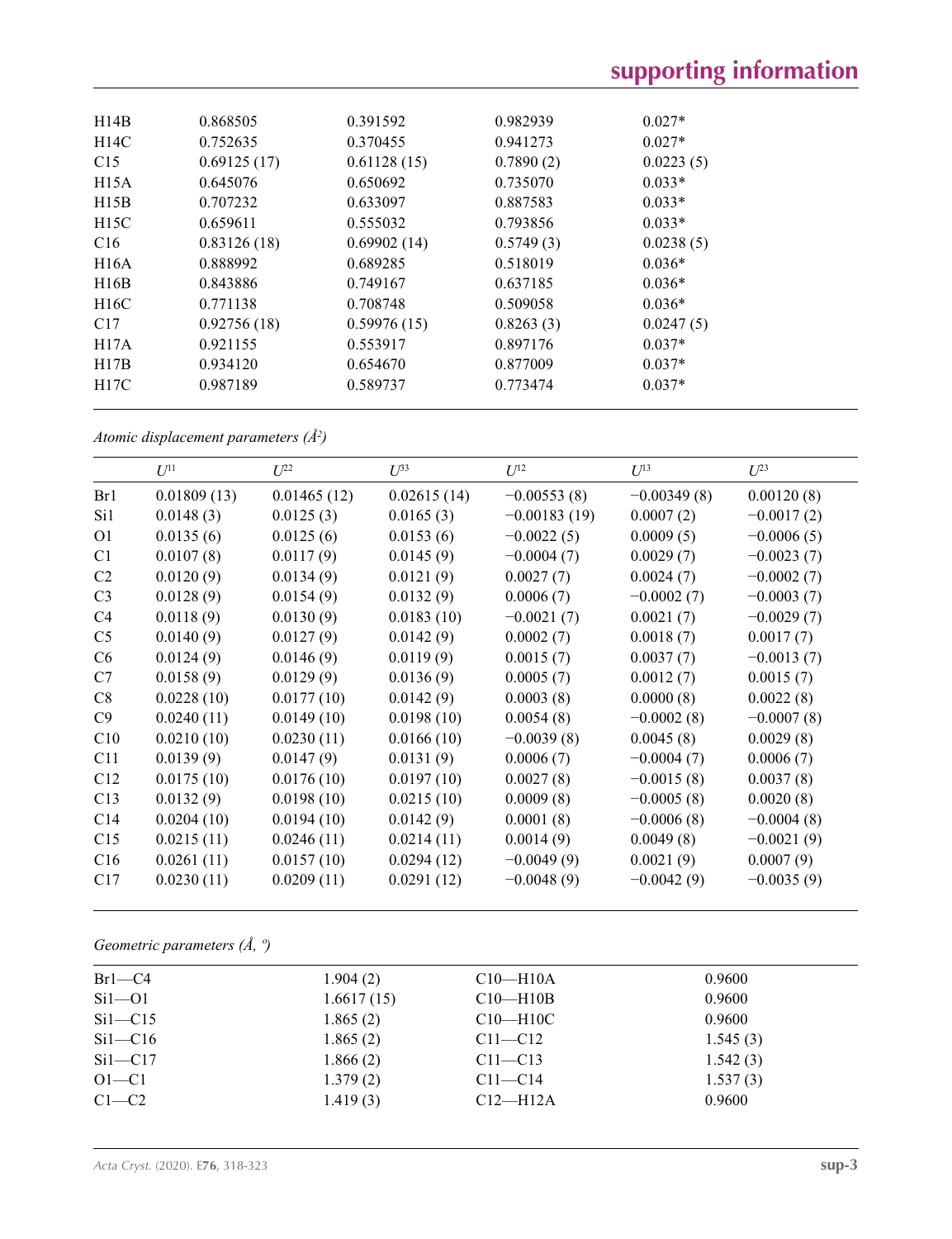| $C1-C6$           | 1.420(3)    | $C12-H12B$          | 0.9600     |
|-------------------|-------------|---------------------|------------|
| $C2-C3$           | 1.392(3)    | $C12 - H12C$        | 0.9600     |
| $C2-C7$           | 1.543(3)    | $C13 - H13A$        | 0.9600     |
| $C3-H3$           | 0.9300      | $C13 - H13B$        | 0.9600     |
| $C3-C4$           | 1.379(3)    | C13-H13C            | 0.9600     |
| $C4 - C5$         | 1.378(3)    | $C14 - H14A$        | 0.9600     |
| $C5 - H5$         | 0.9300      | $C14 - H14B$        | 0.9600     |
| $C5-C6$           | 1.397(3)    | $C14 - H14C$        | 0.9600     |
| $C6 - C11$        | 1.541(3)    | $C15 - H15A$        | 0.9600     |
| $C7-C8$           | 1.540(3)    | $C15 - H15B$        | 0.9600     |
| $C7-C9$           | 1.538(3)    | $C15 - H15C$        | 0.9600     |
| $C7 - C10$        | 1.540(3)    | $C16 - H16A$        | 0.9600     |
| $C8 - H8A$        | 0.9600      | $C16 - H16B$        | 0.9600     |
| $C8 - H8B$        | 0.9600      | C16-H16C            | 0.9600     |
| $C8 - H8C$        | 0.9600      | $C17 - H17A$        | 0.9600     |
| $C9 - H9A$        | 0.9600      | $C17 - H17B$        | 0.9600     |
| $C9 - H9B$        | 0.9600      | C17-H17C            | 0.9600     |
| $C9 - H9C$        | 0.9600      |                     |            |
|                   |             |                     |            |
|                   |             |                     | 109.5      |
| $O1 - Si1 - C15$  | 110.45(9)   | $H10A - C10 - H10B$ |            |
| $O1 - Si1 - C16$  | 109.57(9)   | H10A-C10-H10C       | 109.5      |
| $O1 - Si1 - C17$  | 109.61(9)   | H10B-C10-H10C       | 109.5      |
| $C15 - Si1 - C16$ | 111.39(11)  | $C6 - C11 - C12$    | 111.50(16) |
| $C15 - Si1 - C17$ | 111.88(11)  | $C6 - C11 - C13$    | 111.48(16) |
| $C16 - Si1 - C17$ | 103.75(11)  | $C13 - C11 - C12$   | 105.05(16) |
| $C1 - 01 - Si1$   | 139.75(13)  | $C14 - C11 - C6$    | 109.51(16) |
| $O1 - C1 - C2$    | 119.25(17)  | $C14 - C11 - C12$   | 106.75(16) |
| $O1 - C1 - C6$    | 119.59(17)  | $C14 - C11 - C13$   | 112.41(17) |
| $C2-C1-C6$        | 120.97(18)  | $C11-C12-H12A$      | 109.5      |
| $C1-C2-C7$        | 123.59(17)  | $C11-C12-H12B$      | 109.5      |
| $C3-C2-C1$        | 117.91 (18) | $C11 - C12 - H12C$  | 109.5      |
| $C3-C2-C7$        | 118.50(17)  | H12A-C12-H12B       | 109.5      |
| $C2-C3-H3$        | 119.7       | H12A-C12-H12C       | 109.5      |
| $C4-C3-C2$        | 120.58(18)  | H12B-C12-H12C       | 109.5      |
| $C4-C3-H3$        | 119.7       | $C11-C13-H13A$      | 109.5      |
| $C3-C4-Br1$       | 119.37(15)  | $C11-C13-H13B$      | 109.5      |
| $C5-C4-Br1$       | 119.17(15)  | $C11-C13-H13C$      | 109.5      |
| $C5-C4-C3$        | 121.40(18)  | H13A-C13-H13B       | 109.5      |
| $C4-C5-H5$        | 119.7       | H13A-C13-H13C       | 109.5      |
| $C4-C5-C6$        | 120.60(18)  | H13B-C13-H13C       | 109.5      |
| $C6-C5-H5$        | 119.7       | $C11-C14-H14A$      | 109.5      |
|                   |             | $C11-C14-H14B$      |            |
| $C1 - C6 - C11$   | 124.24 (17) |                     | 109.5      |
| $C5-C6-C1$        | 117.59 (18) | C11-C14-H14C        | 109.5      |
| $C5-C6-C11$       | 118.17(17)  | H14A-C14-H14B       | 109.5      |
| $C8 - C7 - C2$    | 111.93(16)  | H14A-C14-H14C       | 109.5      |
| $C8-C7-C10$       | 105.93(16)  | H14B-C14-H14C       | 109.5      |
| $C9 - C7 - C2$    | 109.21(16)  | $Si1-C15-H15A$      | 109.5      |
| $C9 - C7 - C8$    | 106.33(16)  | $Si1-C15-H15B$      | 109.5      |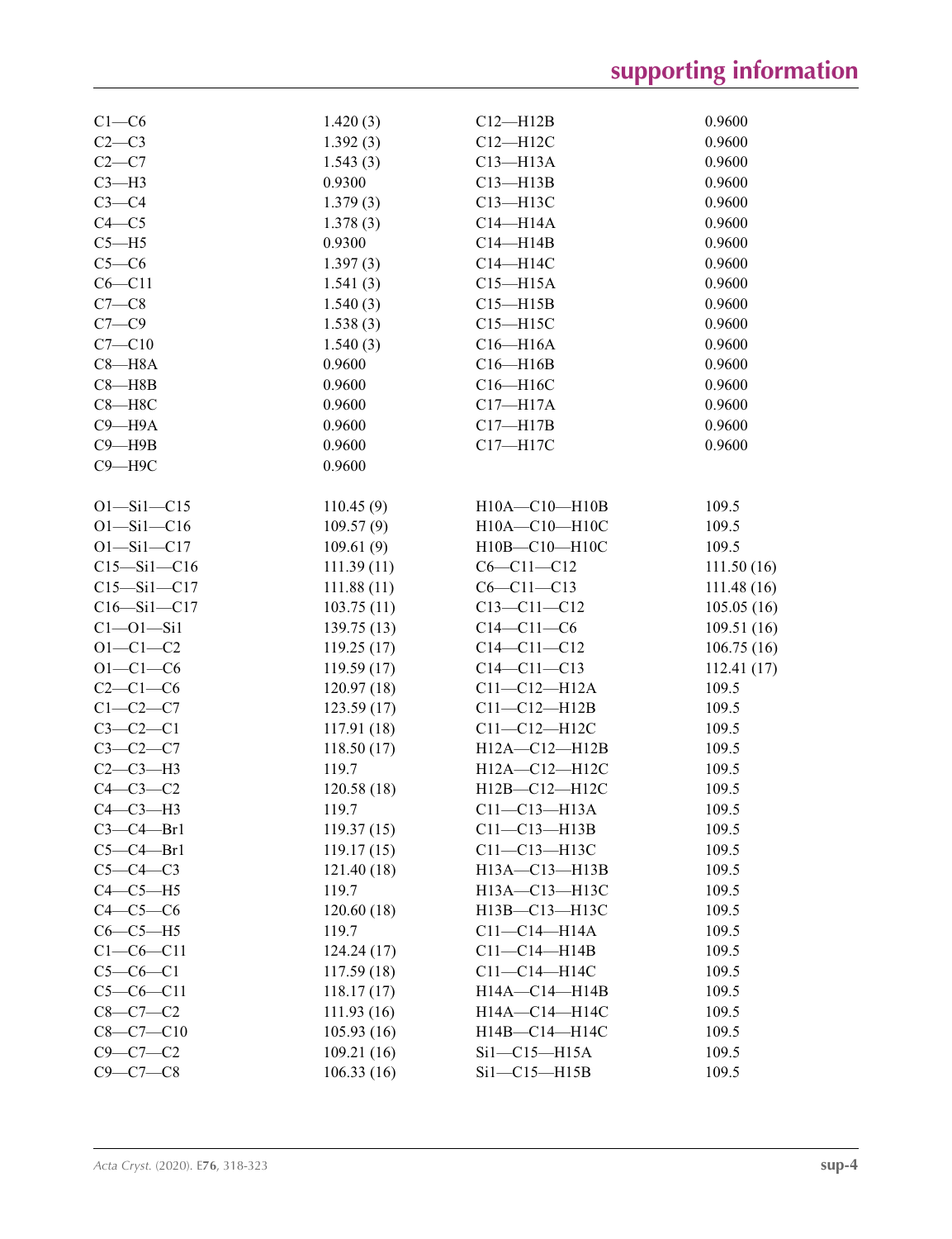| $C9 - C7 - C10$       | 112.26(17)    | $Si1-C15-H15C$        | 109.5         |
|-----------------------|---------------|-----------------------|---------------|
| $C10-C7-C2$           | 111.09(16)    | $H15A - C15 - H15B$   | 109.5         |
| $C7-C8-H8A$           | 109.5         | H15A-C15-H15C         | 109.5         |
| $C7-C8-$ H8B          | 109.5         | H15B-C15-H15C         | 109.5         |
| $C7-C8-H8C$           | 109.5         | $Si1-C16-H16A$        | 109.5         |
| $H8A - C8 - H8B$      | 109.5         | $Si1-C16-H16B$        | 109.5         |
| Н8А-С8-Н8С            | 109.5         | Si1-C16-H16C          | 109.5         |
| Н8В-С8-Н8С            | 109.5         | H16A-C16-H16B         | 109.5         |
| $C7-C9-H9A$           | 109.5         | H16A-C16-H16C         | 109.5         |
| $C7-C9-$ H9B          | 109.5         | H16B-C16-H16C         | 109.5         |
| С7-С9-Н9С             | 109.5         | $Si1-C17-H17A$        | 109.5         |
| Н9А-С9-Н9В            | 109.5         | $Si1-C17-H17B$        | 109.5         |
| Н9А-С9-Н9С            | 109.5         | Si1-C17-H17C          | 109.5         |
| Н9В-С9-Н9С            | 109.5         | $H17A - C17 - H17B$   | 109.5         |
| $C7-C10-H10A$         | 109.5         | H17A-C17-H17C         | 109.5         |
| $C7-C10-H10B$         | 109.5         | H17B-C17-H17C         | 109.5         |
| C7-C10-H10C           | 109.5         |                       |               |
|                       |               |                       |               |
| $Br1-C4-C5-C6$        | $-179.69(15)$ | $C2 - C3 - C4 - C5$   | $-4.7(3)$     |
| $Si1 - O1 - Cl - C2$  | 95.3(2)       | $C3 - C2 - C7 - C8$   | $-13.1(2)$    |
| $Si1 - O1 - Cl - C6$  | $-89.5(2)$    | $C3 - C2 - C7 - C9$   | 104.4(2)      |
| $O1 - C1 - C2 - C3$   | $-175.38(17)$ | $C3 - C2 - C7 - C10$  | $-131.27(19)$ |
| $O1 - C1 - C2 - C7$   | 4.2(3)        | $C3 - C4 - C5 - C6$   | 3.1(3)        |
| $O1 - C1 - C6 - C5$   | 173.89(17)    | $C4 - C5 - C6 - C1$   | 4.7(3)        |
| $O1 - C1 - C6 - C11$  | $-6.3(3)$     | $C4 - C5 - C6 - C11$  | $-175.10(17)$ |
| $C1 - C2 - C3 - C4$   | $-1.6(3)$     | $C5-C6-C11-C12$       | 18.1(2)       |
| $C1 - C2 - C7 - C8$   | 167.30(18)    | $C5-C6-C11-C13$       | 135.20 (19)   |
| $C1 - C2 - C7 - C9$   | $-75.2(2)$    | $C5-C6-C11-C14$       | $-99.8(2)$    |
| $C1 - C2 - C7 - C10$  | 49.1 $(2)$    | $C6-C1-C2-C3$         | 9.5(3)        |
| $C1-C6-C11-C12$       | $-161.65(18)$ | $C6 - C1 - C2 - C7$   | $-170.85(17)$ |
| $C1 - C6 - C11 - C13$ | $-44.6(3)$    | $C7 - C2 - C3 - C4$   | 178.75(18)    |
| $C1 - C6 - C11 - C14$ | 80.4(2)       | $C15 - Si1 - O1 - C1$ | $-2.0(2)$     |
| $C2 - C1 - C6 - C5$   | $-11.0(3)$    | $C16 - Si1 - O1 - C1$ | $-125.1(2)$   |
| $C2 - C1 - C6 - C11$  | 168.74(17)    | $C17 - Si1 - O1 - C1$ | 121.7(2)      |
| $C2-C3-C4$ –Brl       | 178.09(15)    |                       |               |

**1,3-Di-***tert***-butyl-2-[(trimethylsilyl)oxy]benzene (II)** 

*Crystal data*

 $C_{17}H_{30}OSi$  $M_r = 278.50$ Orthorhombic, *Pnma*  $a = 14.47237(14)$  Å  $b = 17.4657(2)$  Å  $c = 6.73933(7)$  Å  $V = 1703.50$  (3) Å<sup>3</sup>  $Z = 4$  $F(000) = 616$ 

*D*<sub>x</sub> = 1.086 Mg m<sup>−3</sup> Cu *Kα* radiation, *λ* = 1.54184 Å Cell parameters from 12570 reflections  $\theta$  = 5.1–74.4°  $\mu$  = 1.13 mm<sup>-1</sup>  $T = 100 \text{ K}$ Needle, clear colourless  $0.31 \times 0.11 \times 0.07$  mm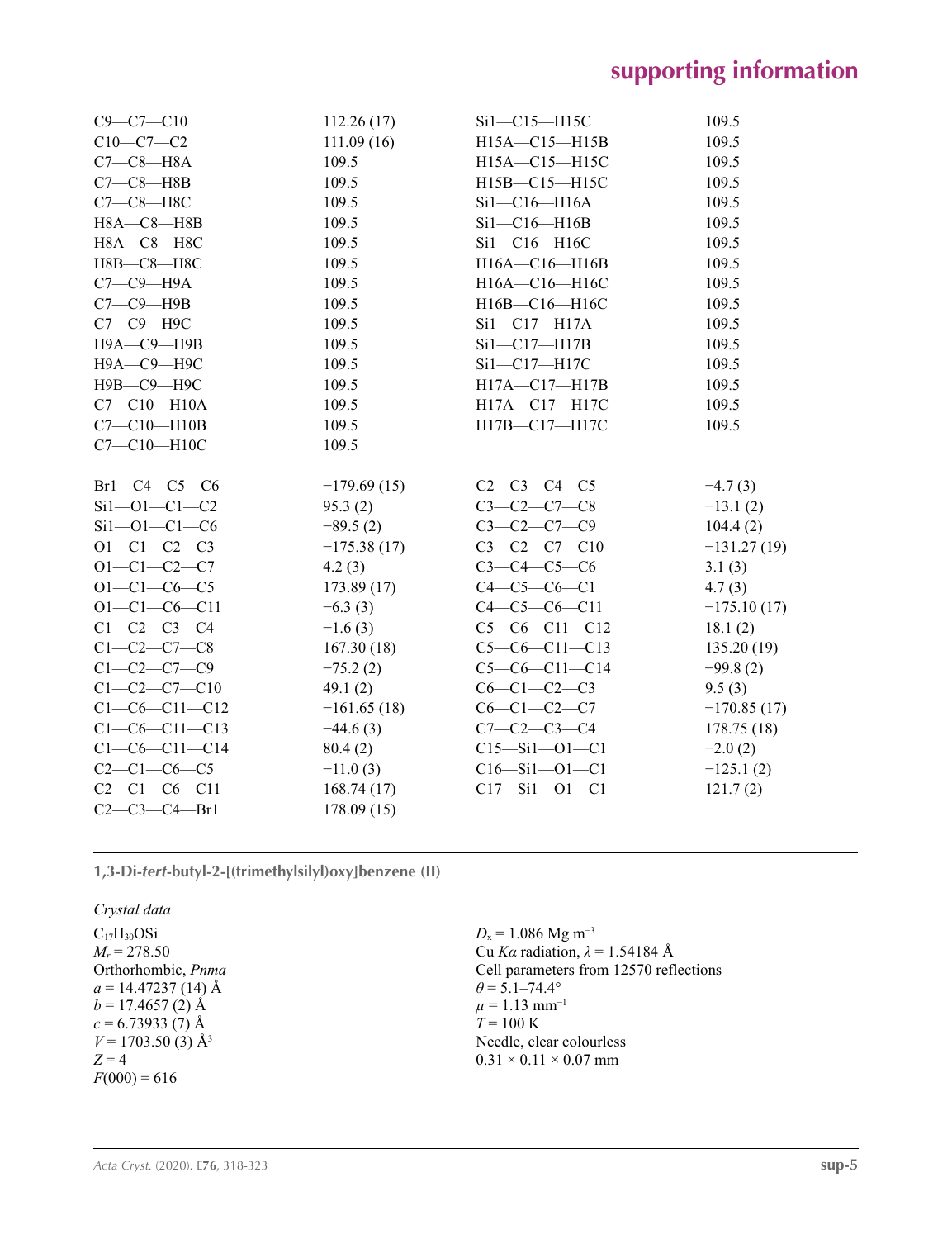*Data collection*

| Rigaku Oxford Diffraction SuperNova, Dual,<br>Cu at zero, Pilatus 200K<br>diffractometer | $T_{\min} = 0.773$ , $T_{\max} = 1.000$<br>17855 measured reflections<br>1793 independent reflections |
|------------------------------------------------------------------------------------------|-------------------------------------------------------------------------------------------------------|
| Radiation source: micro-focus sealed X-ray<br>tube, SuperNova (Cu) X-ray Source          | 1663 reflections with $I > 2\sigma(I)$<br>$R_{\text{int}} = 0.046$                                    |
| Mirror monochromator                                                                     | $\theta_{\text{max}} = 74.7^{\circ}, \theta_{\text{min}} = 5.1^{\circ}$                               |
| $\omega$ scans                                                                           | $h = -18 \rightarrow 17$                                                                              |
| Absorption correction: multi-scan                                                        | $k = -21 \rightarrow 20$                                                                              |
| (CrysAlisPro; Rigaku OD, 2018)                                                           | $l = -8 \rightarrow 8$                                                                                |
| Refinement                                                                               |                                                                                                       |
| Refinement on $F^2$                                                                      | Hydrogen site location: inferred from                                                                 |
| Least-squares matrix: full                                                               | neighbouring sites                                                                                    |
| $R[F^2 > 2\sigma(F^2)] = 0.033$                                                          | H-atom parameters constrained                                                                         |
| $wR(F^2) = 0.093$                                                                        | $w = 1/[\sigma^2(F_0^2) + (0.0463P)^2 + 0.6892P]$                                                     |
| $S = 1.06$                                                                               | where $P = (F_o^2 + 2F_s^2)/3$                                                                        |
| 1793 reflections                                                                         | $(\Delta/\sigma)_{\text{max}}$ < 0.001                                                                |
| 99 parameters                                                                            | $\Delta\rho_{\rm max}$ = 0.26 e Å <sup>-3</sup>                                                       |

## *Special details*

Primary atom site location: dual

0 restraints

**Geometry**. All esds (except the esd in the dihedral angle between two l.s. planes) are estimated using the full covariance matrix. The cell esds are taken into account individually in the estimation of esds in distances, angles and torsion angles; correlations between esds in cell parameters are only used when they are defined by crystal symmetry. An approximate (isotropic) treatment of cell esds is used for estimating esds involving l.s. planes.

 $\Delta \rho_{\text{min}} = -0.28 \text{ e A}^{-3}$ 

|                  | $\mathcal{X}$ | $\mathcal{Y}$ | $\boldsymbol{Z}$ | $U_{\rm iso}$ */ $U_{\rm eq}$ | Occ. (2) |
|------------------|---------------|---------------|------------------|-------------------------------|----------|
| Si1              | 0.44620(3)    | 0.250000      | 0.02273(7)       | 0.01982(15)                   |          |
| <b>O1</b>        | 0.55464(8)    | 0.250000      | 0.10549(17)      | 0.0194(3)                     |          |
| C <sub>1</sub>   | 0.59998(11)   | 0.250000      | 0.2860(2)        | 0.0181(3)                     |          |
| C <sub>2</sub>   | 0.62564(8)    | 0.32076(6)    | 0.37337(17)      | 0.0195(3)                     |          |
| C <sub>3</sub>   | 0.66393(8)    | 0.31815(7)    | 0.56362(18)      | 0.0228(3)                     |          |
| H <sub>3</sub>   | 0.679079      | 0.364859      | 0.628093         | $0.027*$                      |          |
| C <sub>4</sub>   | 0.68049(12)   | 0.250000      | 0.6610(3)        | 0.0244(4)                     |          |
| H4               | 0.702993      | 0.250001      | 0.793454         | $0.029*$                      |          |
| C7               | 0.61394(8)    | 0.39980(7)    | 0.27322(18)      | 0.0219(3)                     |          |
| C8               | 0.67393(10)   | 0.46122(7)    | 0.3744(2)        | 0.0309(3)                     |          |
| H <sub>8</sub> A | 0.652833      | 0.468650      | 0.511229         | $0.046*$                      |          |
| H8B              | 0.668568      | 0.509554      | 0.301445         | $0.046*$                      |          |
| H8C              | 0.738594      | 0.444559      | 0.374947         | $0.046*$                      |          |
| C9               | 0.64519(9)    | 0.39815(7)    | 0.05482(18)      | 0.0249(3)                     |          |
| H <sub>9</sub> A | 0.710577      | 0.383808      | 0.047981         | $0.037*$                      |          |
| H9B              | 0.636715      | 0.448972      | $-0.004068$      | $0.037*$                      |          |
| H <sub>9</sub> C | 0.608163      | 0.360625      | $-0.018420$      | $0.037*$                      |          |
| C10              | 0.51286(9)    | 0.42590(7)    | 0.29218(19)      | 0.0268(3)                     |          |
| H10A             | 0.472354      | 0.388099      | 0.229055         | $0.040*$                      |          |
| H10B             | 0.505156      | 0.475597      | 0.226734         | $0.040*$                      |          |

*Fractional atomic coordinates and isotropic or equivalent isotropic displacement parameters (Å2 )*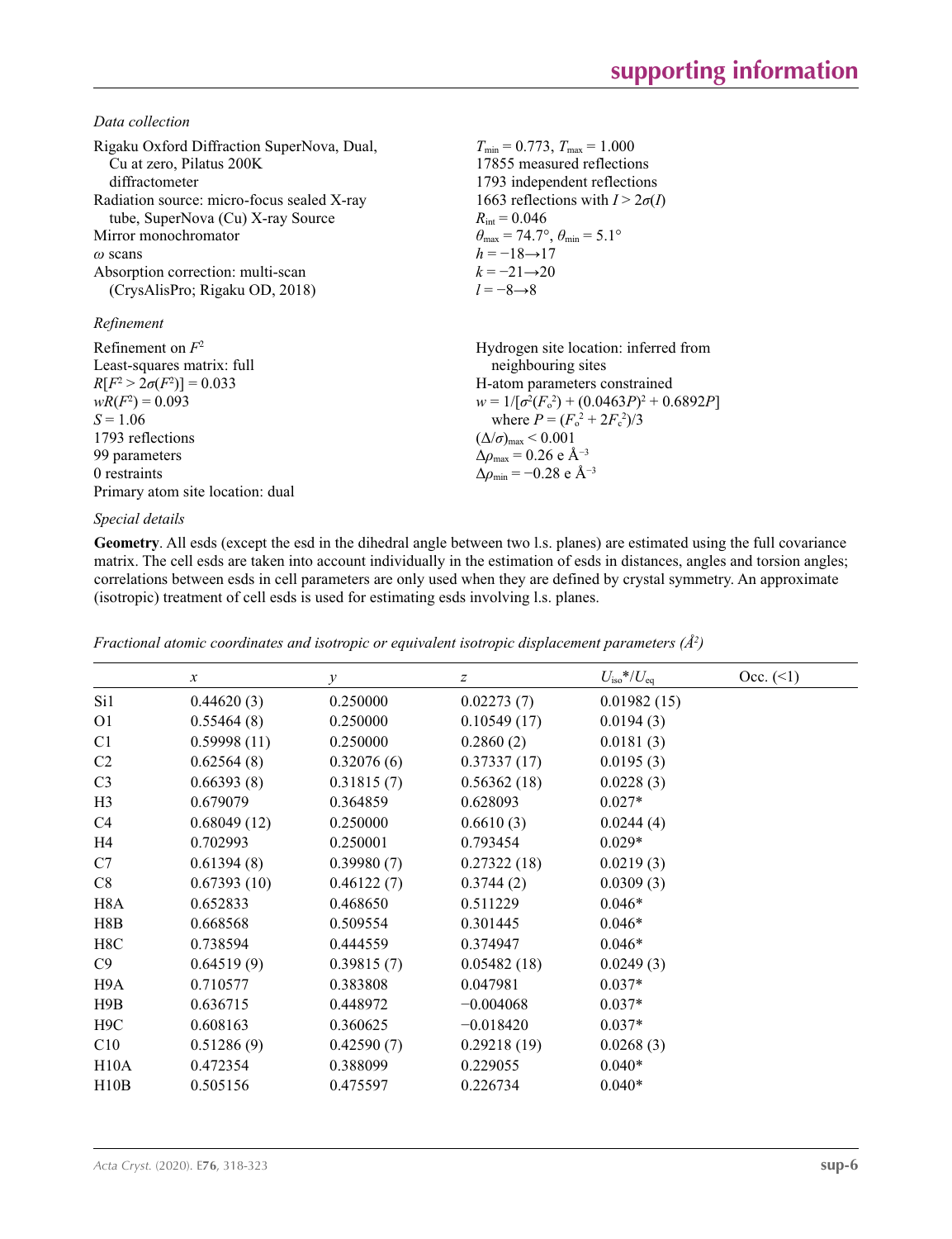# **supporting information**

| H10C | 0.496631    | 0.430630   | 0.432822     | $0.040*$  |     |  |
|------|-------------|------------|--------------|-----------|-----|--|
| C15  | 0.36580(12) | 0.250000   | 0.2393(3)    | 0.0259(4) |     |  |
| H15A | 0.306965    | 0.226595   | 0.200528     | $0.039*$  | 0.5 |  |
| H15B | 0.354989    | 0.302788   | 0.282753     | $0.039*$  | 0.5 |  |
| H15C | 0.393242    | 0.220617   | 0.348249     | $0.039*$  | 0.5 |  |
| C16  | 0.42870(9)  | 0.16623(8) | $-0.1452(2)$ | 0.0282(3) |     |  |
| H16A | 0.475983    | 0.166658   | $-0.249330$  | $0.042*$  |     |  |
| H16B | 0.367304    | 0.169330   | $-0.206060$  | $0.042*$  |     |  |
| H16C | 0.433624    | 0.118748   | $-0.068507$  | $0.042*$  |     |  |
|      |             |            |              |           |     |  |

*Atomic displacement parameters (Å2 )*

|                | $U^{11}$  | $L^{22}$  | $\overline{L^{33}}$ | I/I <sup>2</sup> | $U^{13}$       | $U^{23}$     |
|----------------|-----------|-----------|---------------------|------------------|----------------|--------------|
| Si1            | 0.0205(2) | 0.0176(3) | 0.0213(3)           | 0.000            | $-0.00179(16)$ | 0.000        |
| $\Omega$       | 0.0212(6) | 0.0171(6) | 0.0198(6)           | 0.000            | $-0.0020(4)$   | 0.000        |
| C <sub>1</sub> | 0.0178(7) | 0.0194(8) | 0.0170(8)           | 0.000            | 0.0020(6)      | 0.000        |
| C <sub>2</sub> | 0.0194(5) | 0.0178(6) | 0.0214(6)           | 0.0005(4)        | 0.0031(4)      | $-0.0006(5)$ |
| C <sub>3</sub> | 0.0258(6) | 0.0213(6) | 0.0213(6)           | $-0.0011(5)$     | 0.0027(5)      | $-0.0037(5)$ |
| C <sub>4</sub> | 0.0277(9) | 0.0274(9) | 0.0182(8)           | 0.000            | 0.0006(7)      | 0.000        |
| C7             | 0.0266(6) | 0.0154(6) | 0.0237(6)           | $-0.0013(5)$     | $-0.0008(5)$   | $-0.0012(5)$ |
| C8             | 0.0402(8) | 0.0188(6) | 0.0338(7)           | $-0.0063(5)$     | $-0.0060(6)$   | $-0.0002(5)$ |
| C9             | 0.0303(6) | 0.0189(6) | 0.0256(6)           | $-0.0033(5)$     | 0.0024(5)      | 0.0028(5)    |
| C10            | 0.0315(7) | 0.0197(6) | 0.0291(7)           | 0.0050(5)        | 0.0000(5)      | $-0.0031(5)$ |
| C15            | 0.0230(8) | 0.0266(9) | 0.0280(9)           | 0.000            | 0.0007(7)      | 0.000        |
| C16            | 0.0297(6) | 0.0263(7) | 0.0286(7)           | 0.0000(5)        | $-0.0057(5)$   | $-0.0048(5)$ |
|                |           |           |                     |                  |                |              |

*Geometric parameters (Å, º)*

| $Si1 - O1$               | 1.6655(12) | $C8 - H8A$       | 0.9800 |  |
|--------------------------|------------|------------------|--------|--|
| $Si1 - C15$              | 1.8664(19) | $C8 - H8B$       | 0.9800 |  |
| $Si1 - C16$              | 1.8671(13) | $C8 - H8C$       | 0.9800 |  |
| $Si1 - C16$ <sup>i</sup> | 1.8671(13) | $C9 - H9A$       | 0.9800 |  |
| $O1 - C1$                | 1.3821(19) | $C9 - H9B$       | 0.9800 |  |
| $C1-C2$                  | 1.4185(14) | $C9 - H9C$       | 0.9800 |  |
| $C1-C2$ <sup>i</sup>     | 1.4185(14) | $C10 - H10A$     | 0.9800 |  |
| $C2-C3$                  | 1.3976(17) | $C10 - H10B$     | 0.9800 |  |
| $C2-C7$                  | 1.5461(16) | $C10 - H10C$     | 0.9800 |  |
| $C3-H3$                  | 0.9500     | $C15 - H15A$     | 0.9800 |  |
| $C3-C4$                  | 1.3802(15) | $C15 - H15B$     | 0.9800 |  |
| $C4 - H4$                | 0.9500     | $C15 - H15C$     | 0.9800 |  |
| $C7-C8$                  | 1.5393(17) | $C16 - H16A$     | 0.9800 |  |
| $C7-C9$                  | 1.5400(16) | $C16 - H16B$     | 0.9800 |  |
| $C7 - C10$               | 1.5376(17) | $C16 - H16C$     | 0.9800 |  |
|                          |            |                  |        |  |
| $O1 - Si1 - C15$         | 109.00(7)  | $H8A - C8 - H8B$ | 109.5  |  |
| $O1 - Si1 - Cl6$         | 109.32(5)  | H8A-C8-H8C       | 109.5  |  |
| $O1 - Si1 - C16$         | 109.32(5)  | H8B-C8-H8C       | 109.5  |  |
| $C15 - Si1 - C16$        | 112.92(5)  | $C7-C9-H9A$      | 109.5  |  |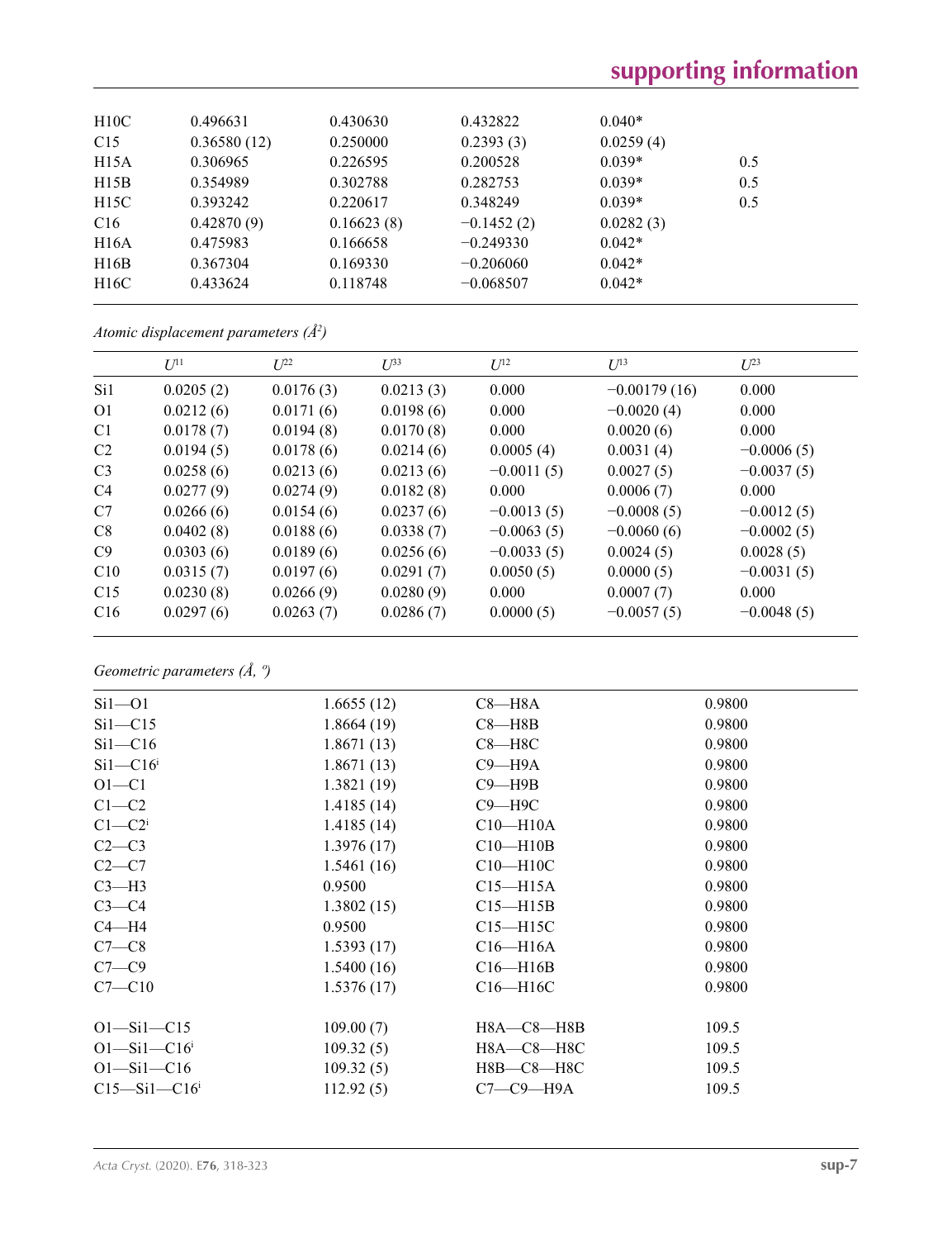| $C15 - Si1 - C16$                      | 112.92(5)     | $C7-C9-$ H9B                           | 109.5         |
|----------------------------------------|---------------|----------------------------------------|---------------|
| $C16 - Si1 - C16$                      | 103.18(9)     | С7-С9-Н9С                              | 109.5         |
| $C1 - 01 - Si1$                        | 137.91 (10)   | Н9А-С9-Н9В                             | 109.5         |
| $O1 - C1 - C2$                         | 119.32(7)     | Н9А-С9-Н9С                             | 109.5         |
| $O1 - C1 - C2$ <sup>i</sup>            | 119.32(7)     | Н9В-С9-Н9С                             | 109.5         |
| $C2-C1-C2$ <sup>i</sup>                | 121.21(15)    | $C7-C10-H10A$                          | 109.5         |
| $C1-C2-C7$                             | 124.62(10)    | $C7-C10-H10B$                          | 109.5         |
| $C3-C2-C1$                             | 117.15(11)    | C7-C10-H10C                            | 109.5         |
| $C3-C2-C7$                             | 118.24(10)    | H10A-C10-H10B                          | 109.5         |
| $C2-C3-H3$                             | 118.9         | H10A-C10-H10C                          | 109.5         |
| $C4-C3-C2$                             | 122.23(12)    | H10B-C10-H10C                          | 109.5         |
| $C4 - C3 - H3$                         | 118.9         | $Si1-C15-H15A$                         | 109.5         |
| $C3-C4-C3$ <sup>i</sup>                | 119.16(16)    | $Si1-C15-H15B$                         | 109.5         |
| $C3-C4-H4$                             | 120.4         | $Si1-C15-H15C$                         | 109.5         |
| $C3$ <sup>i</sup> - $C4$ -H4           | 120.4         | H15A-C15-H15B                          | 109.5         |
| $C8 - C7 - C2$                         | 111.54(10)    | H15A-C15-H15C                          | 109.5         |
| $C8-C7-C9$                             | 105.71(10)    | H15B-C15-H15C                          | 109.5         |
| $C9 - C7 - C2$                         | 111.61(9)     | $Si1-C16-H16A$                         | 109.5         |
| $C10-C7-C2$                            | 109.43(10)    | $Si1-C16-H16B$                         | 109.5         |
| $C10-C7-C8$                            | 107.06(10)    | Si1-C16-H16C                           | 109.5         |
| $C10-C7-C9$                            | 111.37(10)    | H16A-C16-H16B                          | 109.5         |
| $C7-C8-H8A$                            | 109.5         | H16A-C16-H16C                          | 109.5         |
| $C7-C8-HBB$                            | 109.5         | H16B-C16-H16C                          | 109.5         |
| $C7-C8-H8C$                            | 109.5         |                                        |               |
| $Si1 - O1 - Cl - C2$                   | $-92.19(12)$  | $C2$ <sup>i</sup> - $C1$ - $C2$ - $C7$ | 170.19(9)     |
| $Si1 - O1 - C1 - C2$                   | 92.19(12)     | $C2 - C3 - C4 - C3$ <sup>i</sup>       | 3.9(2)        |
| $O1 - C1 - C2 - C3$                    | 174.50(12)    | $C3 - C2 - C7 - C8$                    | 17.63(15)     |
| $O1 - C1 - C2 - C7$                    | $-5.3(2)$     | $C3 - C2 - C7 - C9$                    | 135.63(11)    |
| $C1 - C2 - C3 - C4$                    | 2.89(19)      | $C3-C2-C7-C10$                         | $-100.63(12)$ |
| $C1 - C2 - C7 - C8$                    | $-162.53(12)$ | $C7 - C2 - C3 - C4$                    | $-177.26(12)$ |
| $C1 - C2 - C7 - C9$                    | $-44.53(16)$  | $C15 - Si1 - O1 - C1$                  | 0.000(1)      |
| $C1 - C2 - C7 - C10$                   | 79.20 (15)    | $C16$ <sup>i</sup> -Si1- $O1$ -C1      | 123.87(5)     |
| $C2$ <sup>i</sup> - $C1$ - $C2$ - $C3$ | $-10.0(2)$    | $C16 - Si1 - O1 - C1$                  | $-123.87(5)$  |

Symmetry code: (i) *x*, −*y*+1/2, *z*.

*N***-(2,6-Diisopropylphenyl)-1,1,1-trimethyl-***N***-(trimethylsilyl)silanamine (III)** 

#### *Crystal data*

 $C_{18}H_{35}NSi_2$  $M_r$  = 321.65 Orthorhombic, *Cmcm*  $a = 12.199(3)$  Å  $b = 12.091(3)$  Å  $c = 14.177(3)$  Å  $V = 2091.1$  (8) Å<sup>3</sup>  $Z = 4$  $F(000) = 712$ 

 $D_x = 1.022$  Mg m<sup>-3</sup> Mo *Kα* radiation, *λ* = 0.71073 Å Cell parameters from 4098 reflections  $\theta$  = 2.4–27.5°  $\mu = 0.17$  mm<sup>-1</sup>  $T = 173$  K Block, clear colourless  $0.19 \times 0.16 \times 0.10$  mm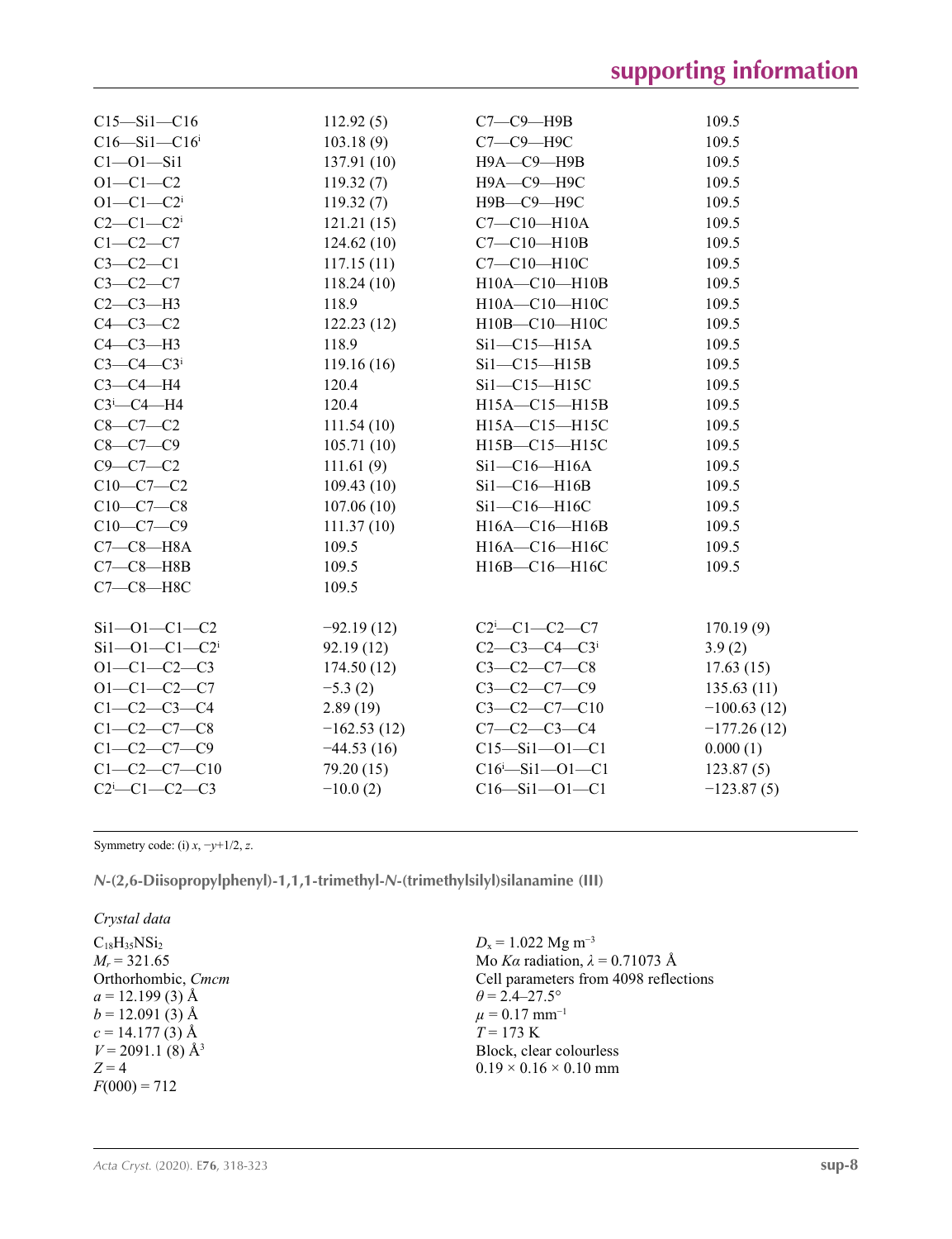*Data collection*

| Bruker APEXII CCD<br>diffractometer                    | 1317 independent reflections<br>1082 reflections with $I > 2\sigma(I)$<br>$R_{\text{int}} = 0.039$ |
|--------------------------------------------------------|----------------------------------------------------------------------------------------------------|
| Graphite monochromator<br>$\varphi$ and $\omega$ scans | $\theta_{\rm max}$ = 27.6°, $\theta_{\rm min}$ = 2.4°                                              |
|                                                        |                                                                                                    |
| Absorption correction: $\psi$ scan                     | $h = -15 \rightarrow 15$                                                                           |
| (SADABS; Bruker, 2014)                                 | $k = -15 \rightarrow 15$                                                                           |
| $T_{\min}$ = 0.667, $T_{\max}$ = 0.746                 | $l = -18 \rightarrow 17$                                                                           |
| 8996 measured reflections                              |                                                                                                    |
| Refinement                                             |                                                                                                    |
| Refinement on $F^2$                                    | Hydrogen site location: inferred from                                                              |
| Least-squares matrix: full                             | neighbouring sites                                                                                 |
| $R[F^2 > 2\sigma(F^2)] = 0.047$                        | H-atom parameters constrained                                                                      |
| $wR(F^2) = 0.126$                                      | $w = 1/[\sigma^2(F_0^2) + (0.0516P)^2 + 2.3874P]$                                                  |
| $S = 1.04$                                             | where $P = (F_0^2 + 2F_c^2)/3$                                                                     |
| 1317 reflections                                       | $(\Delta/\sigma)_{\text{max}}$ < 0.001                                                             |
| 64 parameters                                          | $\Delta\rho_{\text{max}}$ = 0.36 e Å <sup>-3</sup>                                                 |
| 54 restraints                                          | $\Delta\rho_{\rm min} = -0.26 \text{ e } \text{\AA}^{-3}$                                          |
| Primary atom site location: dual                       |                                                                                                    |
|                                                        |                                                                                                    |

#### *Special details*

**Geometry**. All esds (except the esd in the dihedral angle between two l.s. planes) are estimated using the full covariance matrix. The cell esds are taken into account individually in the estimation of esds in distances, angles and torsion angles; correlations between esds in cell parameters are only used when they are defined by crystal symmetry. An approximate (isotropic) treatment of cell esds is used for estimating esds involving l.s. planes.

*Fractional atomic coordinates and isotropic or equivalent isotropic displacement parameters (Å2 )*

|                  | $\boldsymbol{x}$ | $\mathcal{Y}$ | $\boldsymbol{Z}$ | $U_{\rm iso}*/U_{\rm eq}$ | Occ. (2) |
|------------------|------------------|---------------|------------------|---------------------------|----------|
| Si1              | 0.62813(7)       | 0.91524(6)    | 0.750000         | 0.0459(3)                 |          |
| N1               | 0.500000         | 0.8496(2)     | 0.750000         | 0.0315(6)                 |          |
| C1               | 0.500000         | 0.7298(2)     | 0.750000         | 0.0262(6)                 |          |
| C <sub>2</sub>   | 0.500000         | 0.67207(17)   | 0.66401(16)      | 0.0308(5)                 |          |
| C <sub>3</sub>   | 0.500000         | 0.55648(18)   | 0.6663(2)        | 0.0402(6)                 |          |
| H <sub>3</sub>   | 0.500000         | 0.516529      | 0.608650         | $0.048*$                  |          |
| C <sub>4</sub>   | 0.500000         | 0.4993(3)     | 0.750000         | 0.0446(9)                 |          |
| H4               | 0.500000         | 0.420746      | 0.750000         | $0.053*$                  |          |
| C <sub>5</sub>   | 0.500000         | 0.7292(2)     | 0.56902(17)      | 0.0396(6)                 |          |
| H <sub>5</sub>   | 0.500000         | 0.810796      | 0.580380         | $0.047*$                  |          |
| C <sub>6</sub>   | 0.39760(16)      | 0.70083(19)   | 0.51164(15)      | 0.0572(5)                 |          |
| H <sub>6</sub> A | 0.395926         | 0.621120      | 0.499170         | $0.086*$                  |          |
| H6B              | 0.399211         | 0.741161      | 0.451700         | $0.086*$                  |          |
| H <sub>6</sub> C | 0.332066         | 0.722035      | 0.547291         | $0.086*$                  |          |
| C7               | 0.7385(2)        | 0.8087(3)     | 0.750000         | 0.0656(9)                 |          |
| H7A              | 0.806954         | 0.841786      | 0.727270         | $0.098*$                  | 0.5      |
| H7B              | 0.717550         | 0.747465      | 0.708470         | $0.098*$                  | 0.5      |
| H7C              | 0.749174         | 0.780828      | 0.814260         | $0.098*$                  | 0.5      |
| C8               | 0.6484(3)        | 1.0030(3)     | 0.8562(2)        | 0.1024(11)                |          |
| H <sub>8</sub> A | 0.595639         | 1.064092      | 0.855311         | $0.154*$                  |          |
| H8B              | 0.723089         | 1.032743      | 0.856153         | $0.154*$                  |          |
|                  |                  |               |                  |                           |          |